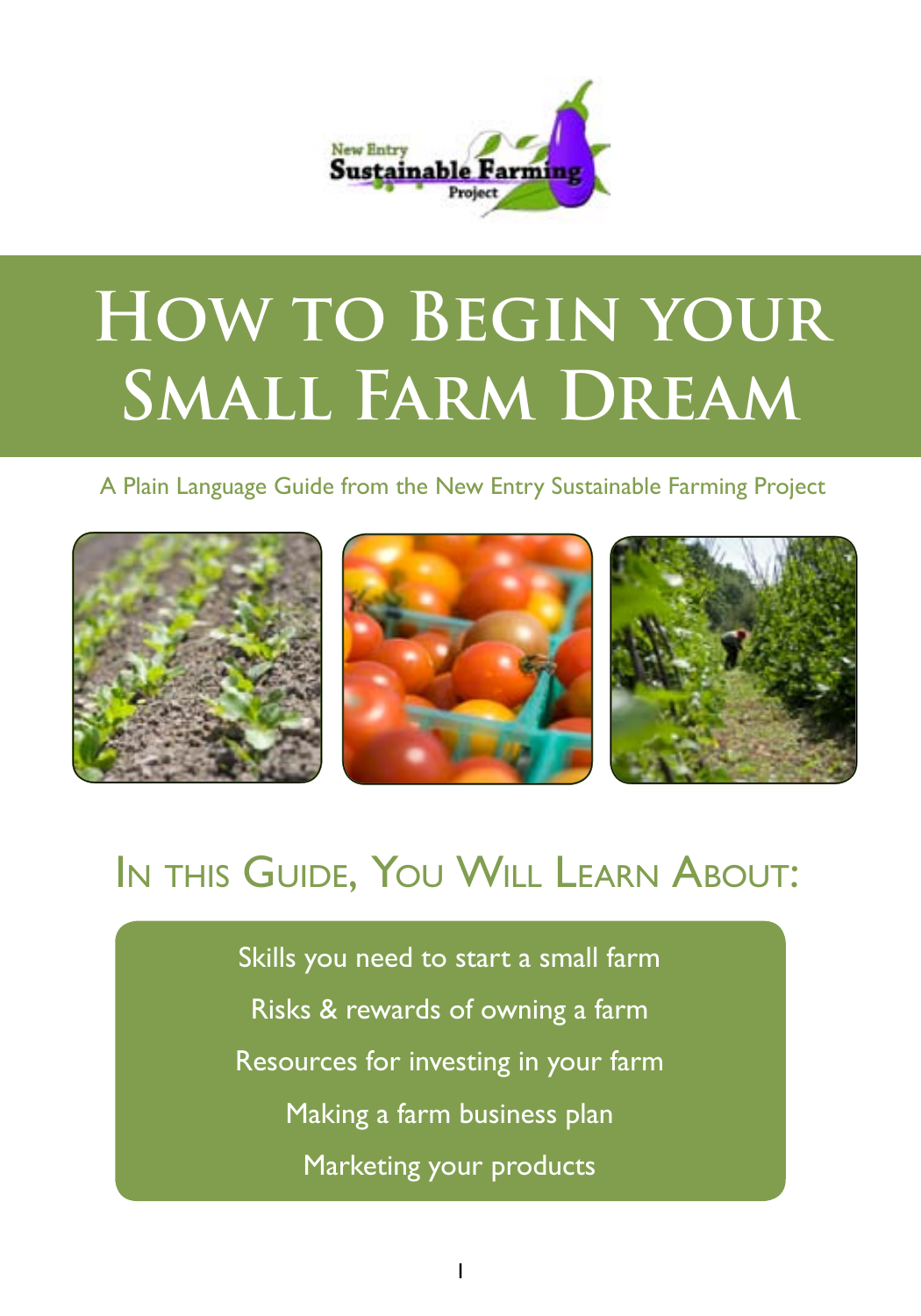### **New Entry Sustainable Farming Project**

#### Authored by Michelle Hughes Contributing Authors: Kate Granger, Jennifer Hashley, Catherine Owens

www.nesfp.org

#### May 2010

Boston Office: New Entry Sustainable Farming Project Tufts University Gerald J. and Dorothy R. Friedman School of Nutrition and Sciency Policy Agriculture, Food and Environment Program 150 Harrison Street Boston, MA 02111 (617)636-3793

Lowell Office: New Entry Sustainable Farming Project 9 Central Street, Suite 402 Lowell, MA 01852 (978)654-6745

A Plain Language Adaptation of:

Exploring the Small Farm Dream: Is Starting an Agricultural Business Right for You? © 2004, A publication of the New England Small Farm Institute---adapted with permission http://www.smallfarm.org

For additional information regarding this document, please email: nesfp@tufts.edu, or call (978)654-6745. This document is available in electronic format or as a printed copy. The latter may be obtained by contacting NESFP at the above locations. Please contact New Entry for permission to use any part of this document for educational purposes.

*Production of this document was supported by the SARE Professional Development Grant ENE05-092, USDA CSREES 2501 Program, and by USDA Risk Management Agency (RMA Partnership Agreement No. 06IE08310159).*

"In accordance with Federal law and US Department of Agriculture policy, this institution is prohibited from discriminating on the basis of race, color, national origin, sex, age, or disability. To file a complaint of discrimination, write USDA, Director, Office of Civil Rights, Room 326-W, Whitten Building, 1400 Independence Ave SW, Washington, DC 20250-9410. Or call (202)720-5964. USDA is an equal opportunity employer."







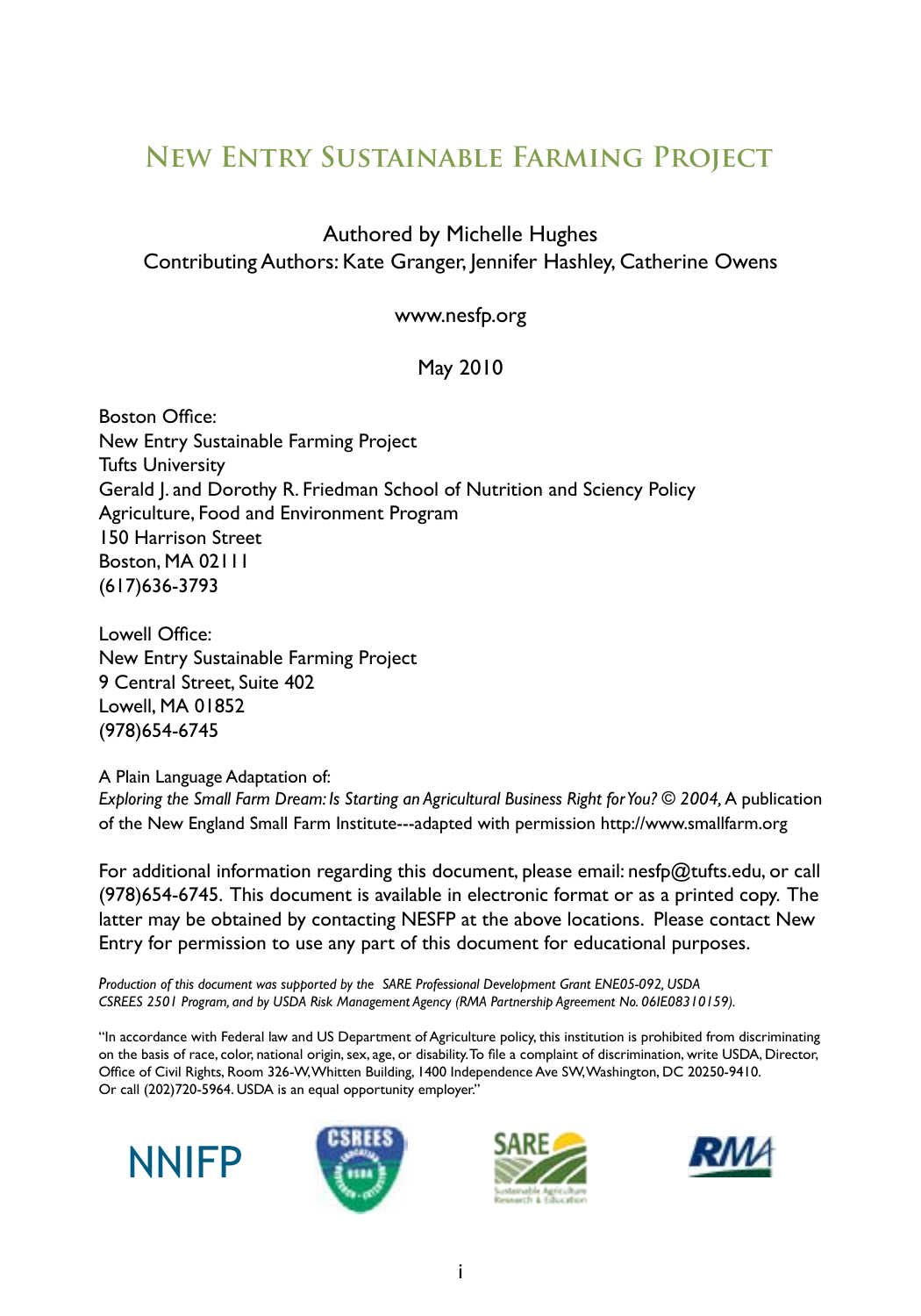### **The Producers of this Guide**

#### **NESFP**

New Entry began in 1998. New Entry is one of the first initiatives nationwide to assist immigrants and refugees to develop commercial farming opportunities. Our work focuses primarily in the Lowell and Worcester sections of Massachusetts because of their population makeup, a strong interest in agriculture among immigrant and refugee residents, and the support of community organizations.

The mission of the New Entry Susatinable Farming Project (New Entry) is to assist people with limited resources who have an interest in small-scale commercial agriculture, to begin farming in Massachusetts. The broader goals of New Entry are to support the vitality and sustainability of the region's agriculture, to build long-term economic self-reliance and food security among participants and their communities, and to expand access to high-quality, culturally appropriate foods in underserved areas through production of locally-grown foods.

New entry provides services for beginning farmers such as locating farmland, education, training, business/enterprise development, and production and marketing assistance. The project provides opportunities for disadvantaged farmers, preserves farmland, and promotes New England agriculture.

#### **NESFI**

We at NESFP are grateful for the work of The New England Small Farm Institute in putting together the orginial version of this workbook, *Exploring the Small Farm Dream: Is Starting and Agricultural Business Right for You?* Thank you, NESFI, for giving us the opportunity to adapt your workbook so that we may provide more focused assistance the populations we serve!

NESFI is a non-profit educational organization. Their mission is to promote the viability of the New England region's small farms. Founded in 1978, they develop and deliver innovative, farmer-guided programs and provide information and assistance to aspiring, new and developing farmers. They advocate for new farmers and sustainable small-scale agriculture, and seek to develop program delivery partnerships with agricultural service providers throughout the Northeast. NESFI is located in central Massachusetts on Lampson Brook Agricultural Reserve, a 416 acre publicly-owned farmstead that is designated as a National Historic Register cultural landscape and is managed as a small farm development and training center.

### **Purpose of this Guide**

#### *Who should read this guide?*

This guide is written for people who want to own a small farm. Owning a farm can be a good thing for many people, but is not right for everyone. There are many things to consider before going into business for yourself. This guide will help you think about the benefits and challenges of owning a farm before you begin, and will introduce you to services that will help you put your farm dream into action

*You will benefit from this guide if you:*

- *• Know how to farm and want to own a farm*
- *• Live in the Northeast U.S.*

It may be helpful for you to use this guide with an experienced farm owner and/or a staff member from a farm service organization, as well as with friends and family who can help you to see the benefits and challenges of owning a farm from different points of view.

#### *What is Plain Language?*

This guide is presented in a format called *Plain Language*. Plain Language provides clear, simple, and accessible text for readers in order to reduce misunderstandings, errors, complaints, enquiries, and lack of comprehension. It also helps guide you through action steps to do what you learn, and gives examples of other people practicing the information. We present this guide in Plain Language in order to make it accessible to everyone.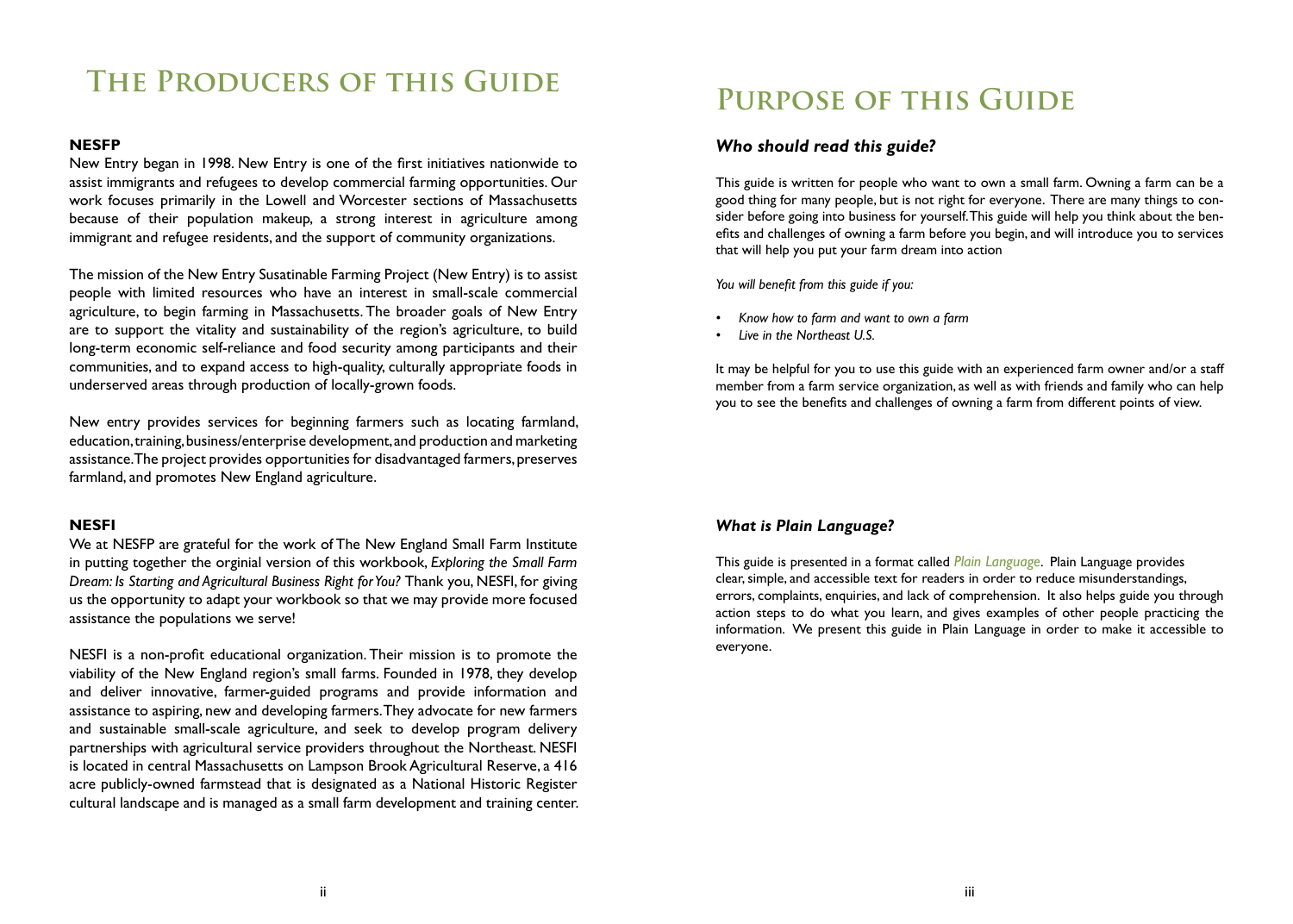### **Contents**

| 4. How to Make Decisions for your Farm BusinessPage 11             |          |  |
|--------------------------------------------------------------------|----------|--|
| 5. Personal Household Expenses and Non-Farm Income Sources Page 14 |          |  |
| 6. Opportunities and Challenges in the Farming LandscapePage 19    |          |  |
|                                                                    |          |  |
|                                                                    |          |  |
| 9. Where Can you get Money to Start your Farm Business?Page 31     |          |  |
|                                                                    |          |  |
|                                                                    | Page 36. |  |



### **Describe Your Small Farm Dream**

**Eight Questions to Get you Going!**

#### **Ask yourself these questions before you begin:**

*Do you really want to be a farmer? What does the farm of your dreams look like? What does being a farmer mean to you?*

If you can put your farm dream into words right now, go ahead and do it! However, if you are like most of us, you probably need help to figure out exactly what your dream farm looks like. This workbook will help you to do just that. Answering the questions below is your first step. Try to answer as many as possible. Don't worry if you can't answer some or feel like you need more information. This is the beginning of a process. At the end of the workbook, you will be asked similar questions again when you have more information. The goal here is to start to think about your goals, strengths, and weaknesses, and to put down a basic idea of your dream on paper. On a sheet of paper, write down the answers to the eight questions below to get you thinking about your farm dream. If you need to, sit down with a staff member or someone you trust to work through these questions together. Be creative and don't be afraid to think big about your small farm!

#### **Picturing your Dream: What and Why?**

#### *1. Why do you want to start a farm?*

*2. What do you hope to gain for you and your family by starting a farm? 3. What type of farm business do you want to start?* 

Keep in mind that one farm may have several businesses. Think about what types of businesses would work well together in terms of your time and income throughout the year.

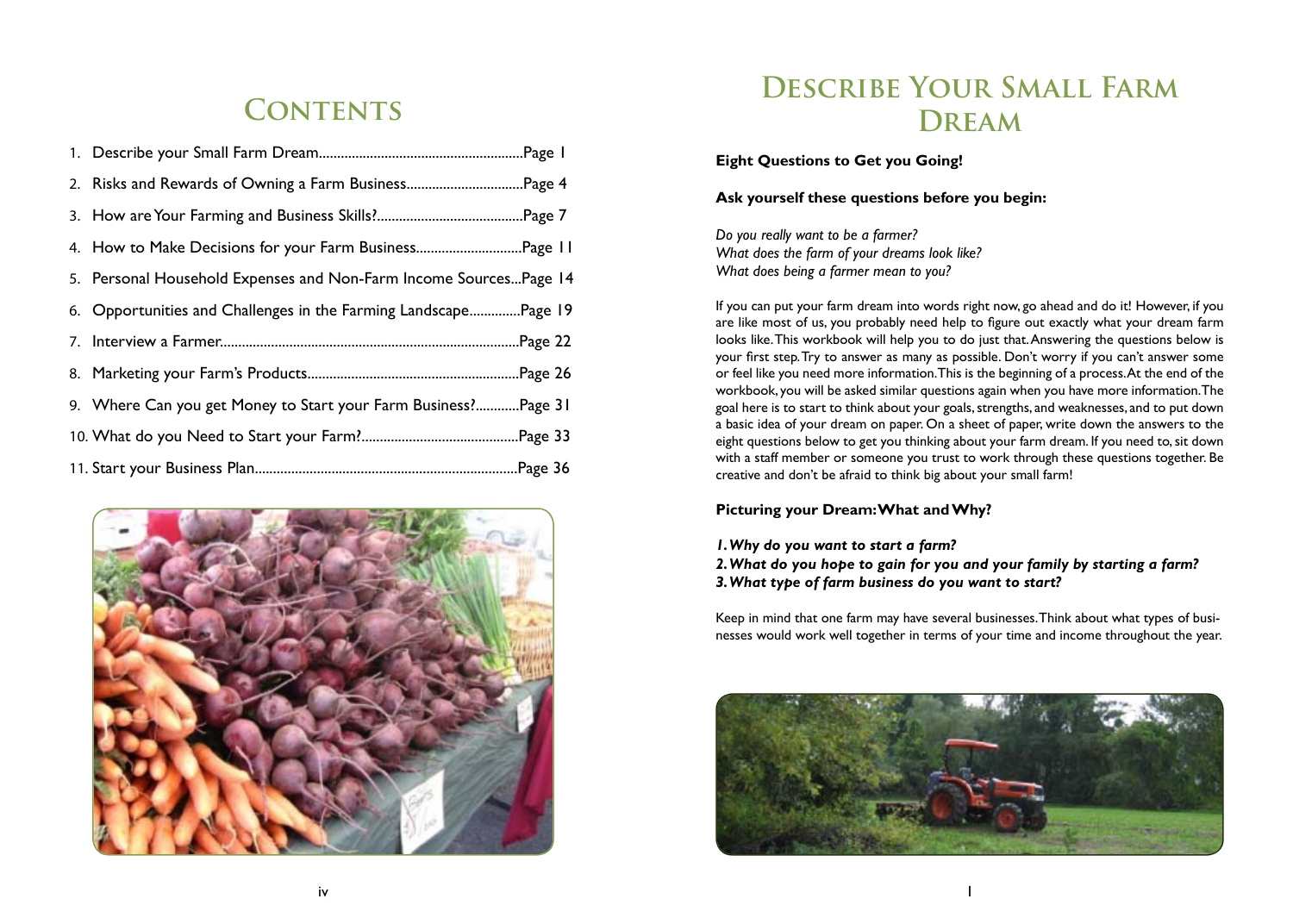### Describing your Small Farm DREAM (CONTINUED)

#### **Marketing your Products: Who and How?**

*4. How do you want to sell your products?*

#### *5. Who are your customers?*

Will your customers be from a specific neighborhood or cultural background? Will they be willing to pay more for a special product, or will they want to pay less for more familiar products? You may wish to market your products at farmers' markets, through a CSA (Community Supported Agriculture) model, or to restaurants or small stores. Be as specific as you can when thinking of *who* your customers will be and *how* you will reach them.

#### **Growing Roots with your Farm and Family: Where and How?**

- *6. How will your farm business fit in with the rest of your life?*
- *7. How will you involve your family and friends in your farm business?*

#### *8. Where do you want your farm to be located?*

Think of how your farm will fit into the rest of your life. Think about the products you will produce and what type of soil or land will be best to produce them on. Think about the amount of labor your farm will require: will your family and friends work on the farm? If so, ask them how many hours they are willing to put in, and think about what each person's role should be. Think of transportation costs. How close do you want your farm to be to your market? What services do you want to have access to at your farm?

## **One Grower's Story**

#### **Diversifying Your Income**

 Lee and Amy have three businesses on their farm--they raise organic vegetables, run a bed and breakfast, and lead tours of their farm for local school groups.

 Lee and Amy moved to New England from Vietnam. The vegetables they produce and sell at a Boston-area farmers' market are used in traditional Vietnamese cooking and may be unfamiliar to many typical American shoppers. The farmers' market they attend has many immigrant shoppers, and they are able to target their products both to these immigrants and also to small Asian grocers and restaurants.

 Between marketing their products at weekly farmers markets, transporting produce to their commercial customers, giving school tours and meeting the needs of their Bed and Breakfast visitors, during most seasons of the year Lee and Amy do not have much time to manage their finances. Before beginning their farm business, they asked Lee's brother Tony, who is an accountant, to manage their finances.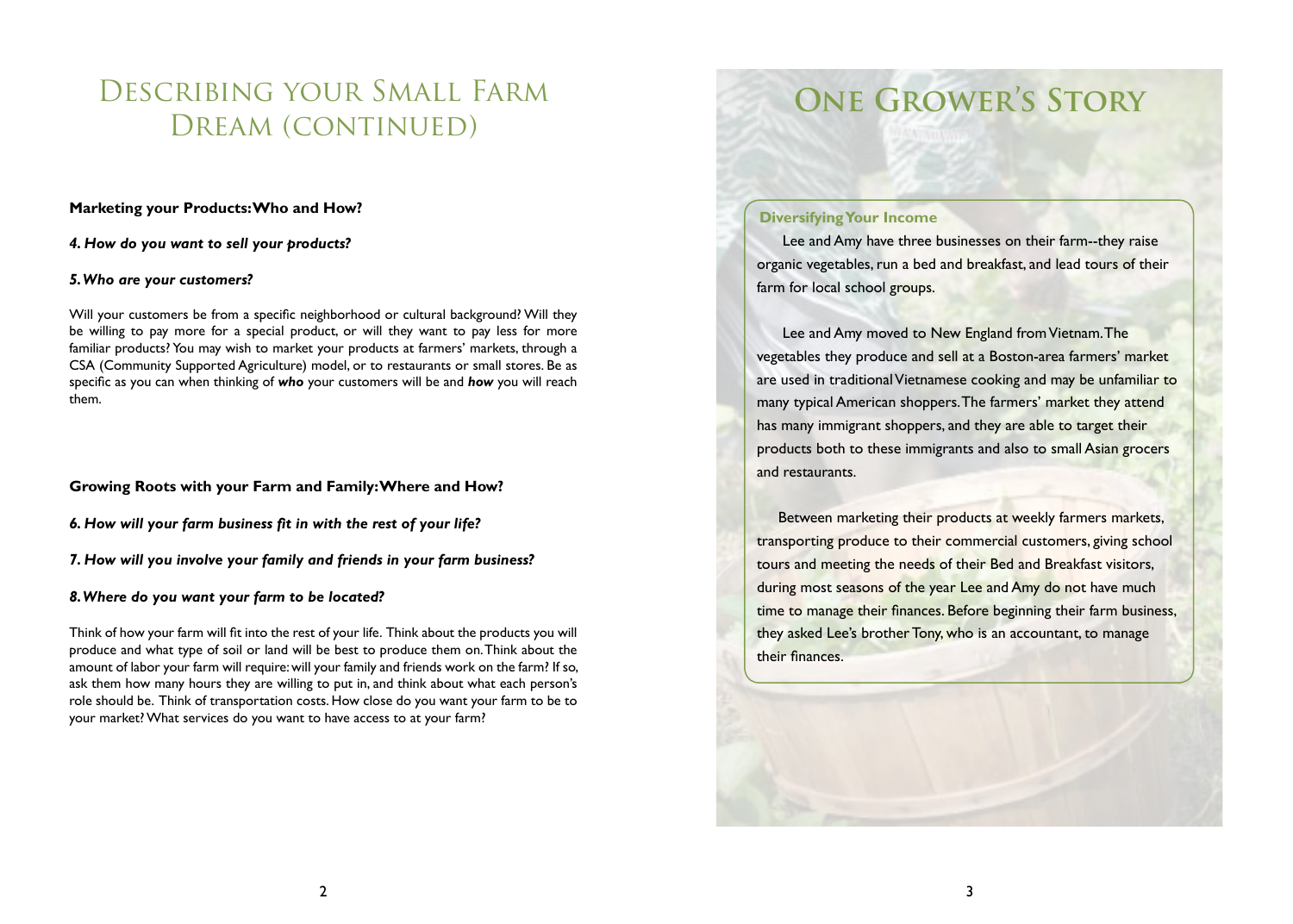### **Rewards & Risks of Owning a Farm Business**

Having a farm can be fun and scary at the same time. You can be your own boss, you are able to work outside, and you make your own decisions. Farming can also be risky. You might injure yourself or lose money. You have to pay your own taxes and health insurance. Your crops may not grow or your animals may be unhealthy because of bad weather.

**What do you like about the idea of having your own business? Below are some examples to help you think about what makes it fun to have your own farm. Use the next page to fill in your own ideas.**

-Work outside **-Work outside** -Take care of the land

-Be your own boss -Make your own decisions -Set your own schedule -Grow food for your family

**What do you dislike about having your own business? Below are some examples to help you think about why it can be hard to have your own farm business. Use the next page to fill in your own ideas.**

-No regular paycheck or health insurance -The chance you might get sick or be in an accident -No paid vacation or sick time -Weather can hurt your crops or animals -Pests can damage your crops or animals -You pay your own taxes



**Even the things you like about owning your own farm may come with risks.**  Using the table below, think of your own likes. Think of the rewards and the risks of each, and then consider a strategy or action plan that would reduce the risks. Below is an example to get you started.

| <b>Likes</b>                                                | <b>Rewards</b>                 | <b>Risks</b>                                                                                             | <b>Strategy/Action</b><br>Plan                                                      |
|-------------------------------------------------------------|--------------------------------|----------------------------------------------------------------------------------------------------------|-------------------------------------------------------------------------------------|
| Example:<br>Able to work at<br>home and set own<br>schedule | Can work when you<br>feel best | May need to work<br>more hours than<br>you want. Family<br>needs may take<br>time away from<br>farm work | Set a schedule for<br>work time and a<br>schedule to spend<br>time with the family. |
|                                                             |                                |                                                                                                          |                                                                                     |
|                                                             |                                |                                                                                                          |                                                                                     |
|                                                             |                                |                                                                                                          |                                                                                     |
|                                                             |                                |                                                                                                          |                                                                                     |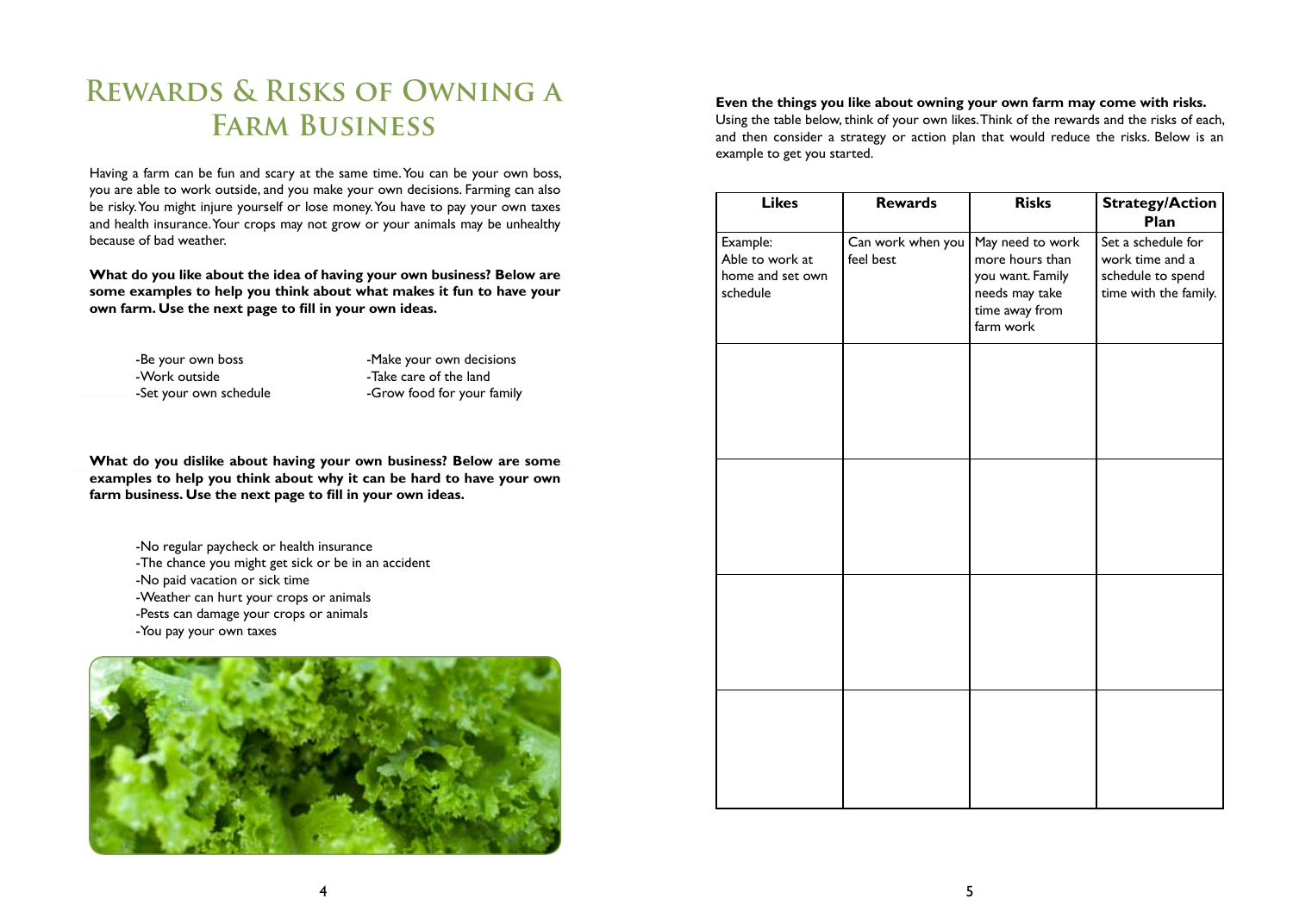#### **Even the things you dislike about owning your own farm may not be all that bad as long as you have an action plan in place to manage them**

Using the table below, think of the things you dislike about the idea of owning your own farm business. Think of the rewards (if there are any) and the risks of each, and then consider a strategy or action plan that would minimize the risks. Below are two examples to get you started.

| <b>Dislkes</b>                                  | <b>Rewards</b> | <b>Risks</b>                                                                            | <b>Strategy/Action</b><br>Plan                                                                                                    |
|-------------------------------------------------|----------------|-----------------------------------------------------------------------------------------|-----------------------------------------------------------------------------------------------------------------------------------|
| Example:<br>Have to buy own<br>health insurance | <b>None</b>    | No health<br>insurance. It is<br>important to be<br>healthy to work<br>hard on the farm | Have a family<br>member work off<br>the farm to keep<br>insurance until<br>the farm can make<br>enough money to<br>buy insurance. |
| Example:<br>Pests can damage<br>your crops      | None           | You do not have<br>crops to sell                                                        | Check crops for<br>signs of pests. Plant<br>crops at different<br>times of the season.<br>Protect crops with<br>row covers.       |
|                                                 |                |                                                                                         |                                                                                                                                   |
|                                                 |                |                                                                                         |                                                                                                                                   |
|                                                 |                |                                                                                         |                                                                                                                                   |

### **How are your Farming & Business Skills?**

A farmer needs to know how to do many different things. This worksheet will help you identify what you already know, what you need to learn, and how other people can help you start your farm business.

#### **Directions:**

The table on the next page has a list of skills you will need in order to be a successful farmer.

1. Read the list carefully and think about your past experience as a farmer.

2. For each skill listed, ask yourself:

A. Did I do that when I was not a farmer? B. Was I good at it? C. Did I enjoy it?

3. If the answer to these questions is yes, write "Yes" in the column to the right.

4. If the answer to these questions is no, write "No" in the column to the right.

5. If you do not need the skill for your business, skip over the question.

**6. Remember that you cannot do everything yourself.** You may have a family member, a friend, or even an employee who is good at something you are not good at. For each skill that you do not have, think of who you know that has that skill. If you think that person might be willing to help you, write their name in the column to the right.

7. When you have finished rating the whole list, go back and circle each farming skill that you wrote "No" next to. Add a star to the "No" item if you do **not** know someone who might be able to help you in this area. This will give you an idea of which skills you need to learn before starting your business.

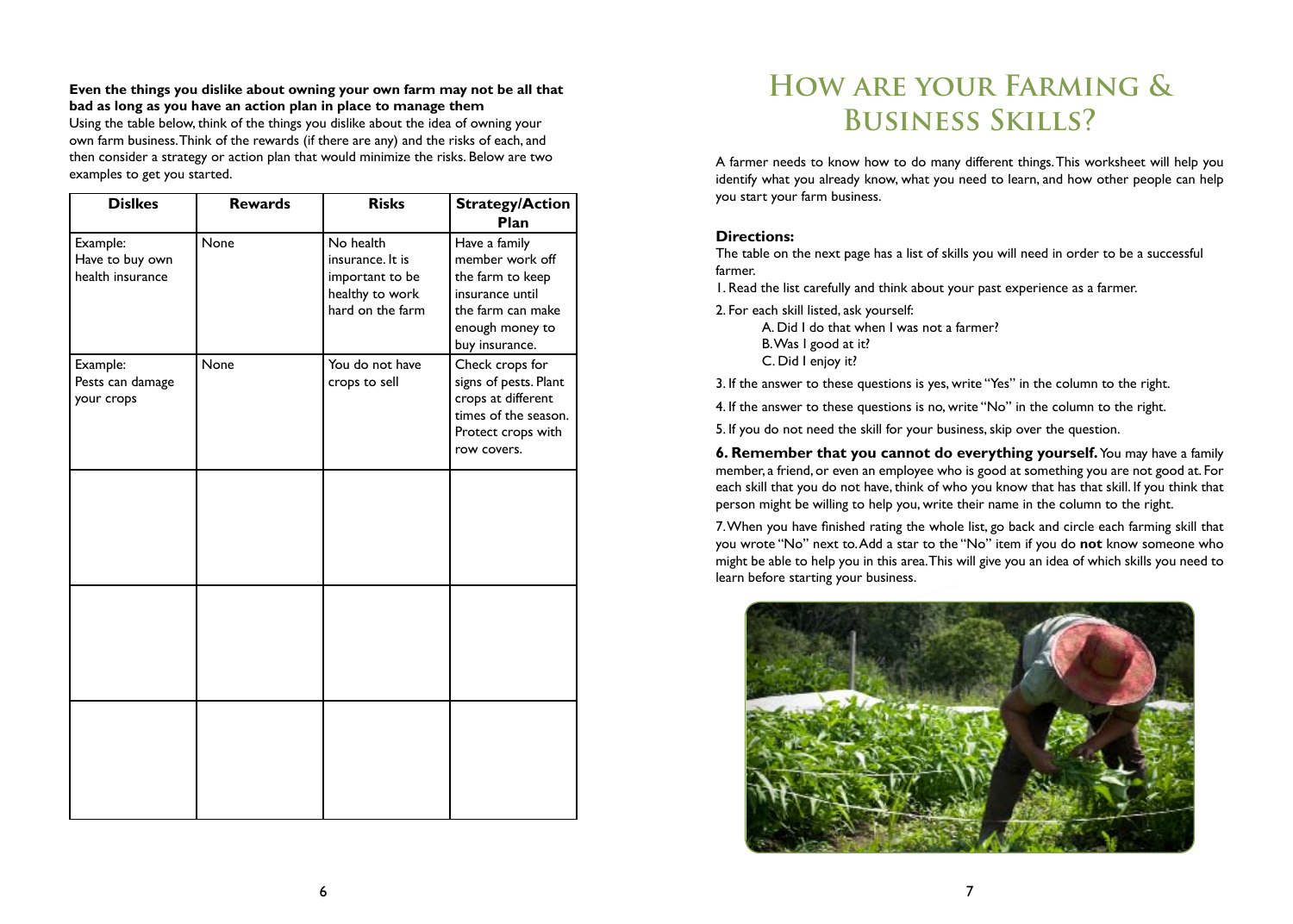| <b>Goal Setting</b>                                   | Do you have<br>these skills? | If not, who do you<br>know with these<br>skills? |
|-------------------------------------------------------|------------------------------|--------------------------------------------------|
| Markets: Finding ways to sell<br>your products        |                              |                                                  |
| Buying, Selling, or Leasing Land                      |                              |                                                  |
| Writing production, marketing,<br>and financial plans |                              |                                                  |
| Knowledge of legal topics                             |                              |                                                  |
| Making a land use plan                                |                              |                                                  |
| <b>Starting a Business</b>                            | Do you have<br>these skills? | If not, who do you<br>know with these<br>skills? |
| Choosing a legal structure for<br>your business       |                              |                                                  |
| Getting money or loans for your<br><b>business</b>    |                              |                                                  |
| Getting permits, licenses, and<br>insurance           |                              |                                                  |
| Setting up accounting and<br>record-keeping systems   |                              |                                                  |
| <b>Business Management</b>                            | Do you have<br>these skills? | If not, who do you<br>know with these<br>skills? |
| <b>Collecting payments</b>                            |                              |                                                  |
| <b>Managing cash flow</b>                             |                              |                                                  |

| <b>Managing Tools, Equipment,</b><br>and Supplies                                           | Do you have<br>these skills? | If not, who do you<br>know with these<br>skills? |
|---------------------------------------------------------------------------------------------|------------------------------|--------------------------------------------------|
| Purchasing tools and equipment                                                              |                              |                                                  |
| Maintaining and repariring tools and<br>equipment                                           |                              |                                                  |
| <b>Managing Farm Buildings,</b><br><b>Fences, and Wells</b>                                 | Do you have<br>these skills? | If not, who do you<br>know with these<br>skills? |
| Building barns, greenhouses, fences,<br>wells                                               |                              |                                                  |
| Maintaining and repairing buildings<br>and structures                                       |                              |                                                  |
| <b>Crop Production</b>                                                                      | Do you have<br>these skills? | If not, who do you<br>know with these<br>skills? |
| Managing soil health                                                                        |                              |                                                  |
| Managing pests, weeds, and diseases                                                         |                              |                                                  |
| Responding to bad weather<br>(examples: drought, hail, hurricane,<br>frost, flooding)       |                              |                                                  |
| Using conservation practices<br>(examples: low-till/no-till, Integrated<br>Pest Management) |                              |                                                  |

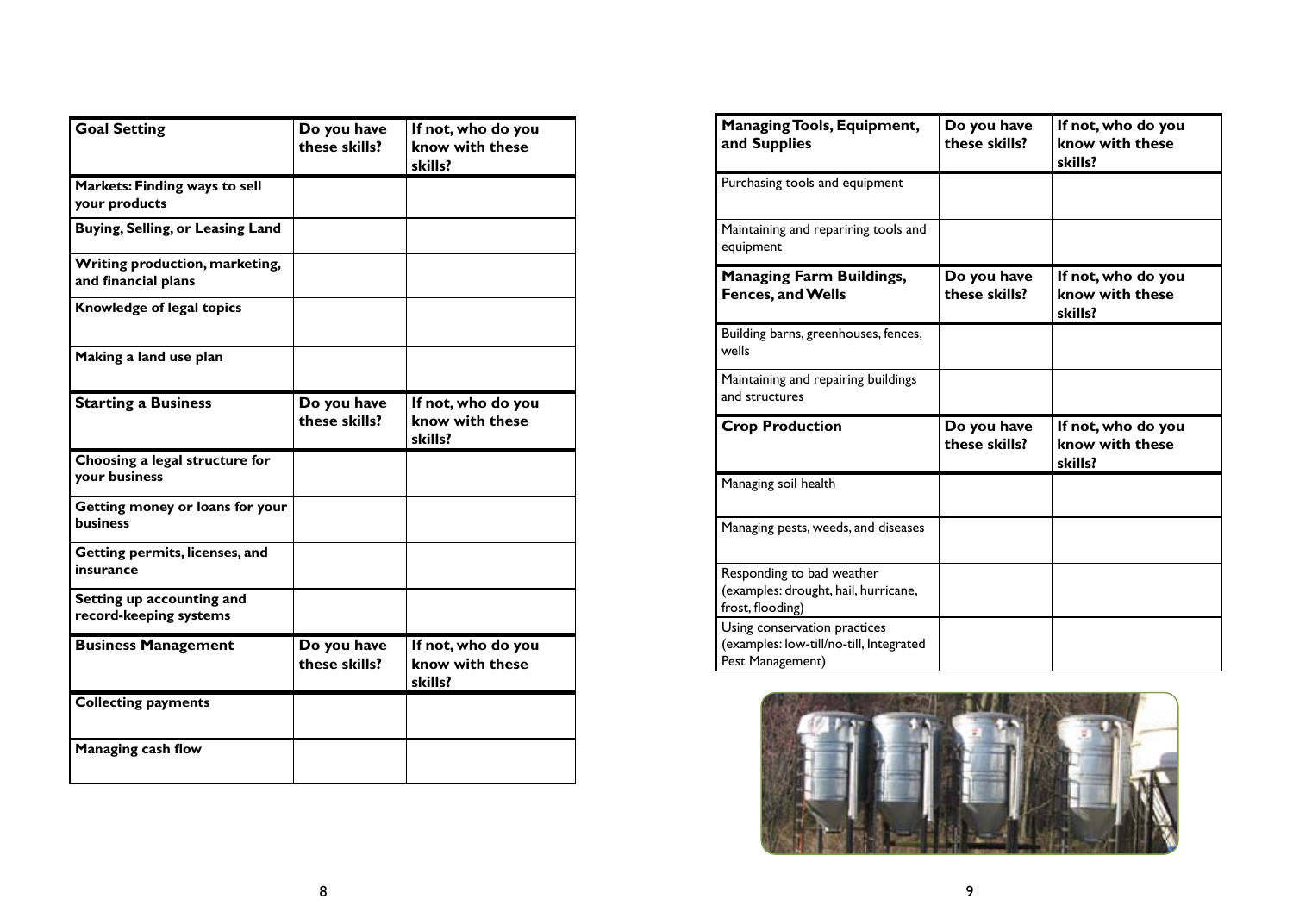| <b>Raising Crops</b>                                             | Do you have<br>these skills? | If not, who do you<br>know with these<br>skills? |
|------------------------------------------------------------------|------------------------------|--------------------------------------------------|
| Preparing a crop production plan                                 |                              |                                                  |
| Operating equipment and using<br>tools safely                    |                              |                                                  |
| Seeding, planting, and harvesting                                |                              |                                                  |
| Hanging and storing produce after<br>harvest                     |                              |                                                  |
| <b>Marketing</b>                                                 | Do you have<br>these skills? | If not, who do you<br>know with these<br>skills? |
| Choosing different ways to market<br>your products               |                              |                                                  |
| Advertising and promoting your<br>business                       |                              |                                                  |
| Keeping track of what other farmers<br>are selling in the market |                              |                                                  |
| Adapting quickly to sudden changes<br>in the market              |                              |                                                  |
| Selling different farm products or<br>services                   |                              |                                                  |
| <b>Annual Farm Business</b><br><b>Review and Re-planning</b>     | Do you have<br>these skills? | If not, who do you<br>know with these<br>skills? |
| Preparing financial statements and<br>tax forms                  |                              |                                                  |
| Reviewing and analyzing records                                  |                              |                                                  |
| Revisiting and revising your whole<br>farm plan                  |                              |                                                  |

### **How to Make Decisions for Your Farm Business**

When you start a farm business you have to make many decisions. You may ask yourself, "should I buy a new tractor or a used tractor?" Or, "should I keep my old job and work on the farm part-time?" Or, "should I sell at the farmers' market or to restaurants?" These decisions often require hard choices and compromises. When you have difficult decisions to make, it is easier to figure out what to do if you have a clear set of goals to guide you.



#### **Maria and Ivan's Story...**

Maria and Ivan started a small vegetable farm in New York state. When they were planning their farm, they decided that their most important goal was to spend more time together as a family with their three children. Ivan also really enjoys working on his farm, so his other goal was to spend as much time as possible growing the vegetables on their farm.

The first year, they decided to sell their vegetables at four farmer's markets in New York City, a two hour's drive away from their farm. After the first year Maria and Ivan realized that Ivan was spending most of his time driving back and forth to markets. This took too much time away from the family and the farm. Also, they had to hire two workers to pick vegetables and weed the farm while Ivan was at the markets. When Maria and Ivan looked at the goals they had written down a year before, they realized they were not being met.

The second year, Maria and Ivan decided to sell their vegetables directly from the farm through a CSA (Community Supported Agriculture). With the CSA they sold 100 shares to families in the area. Half of the families came directly to the farm to pick up the shares, and Ivan delivered the other half of the shares once a week to a small grocery store that was only an hour's drive away. Since Ivan's driving and marketing time was greatly reduced, he had more time to spend on the farm and with his family.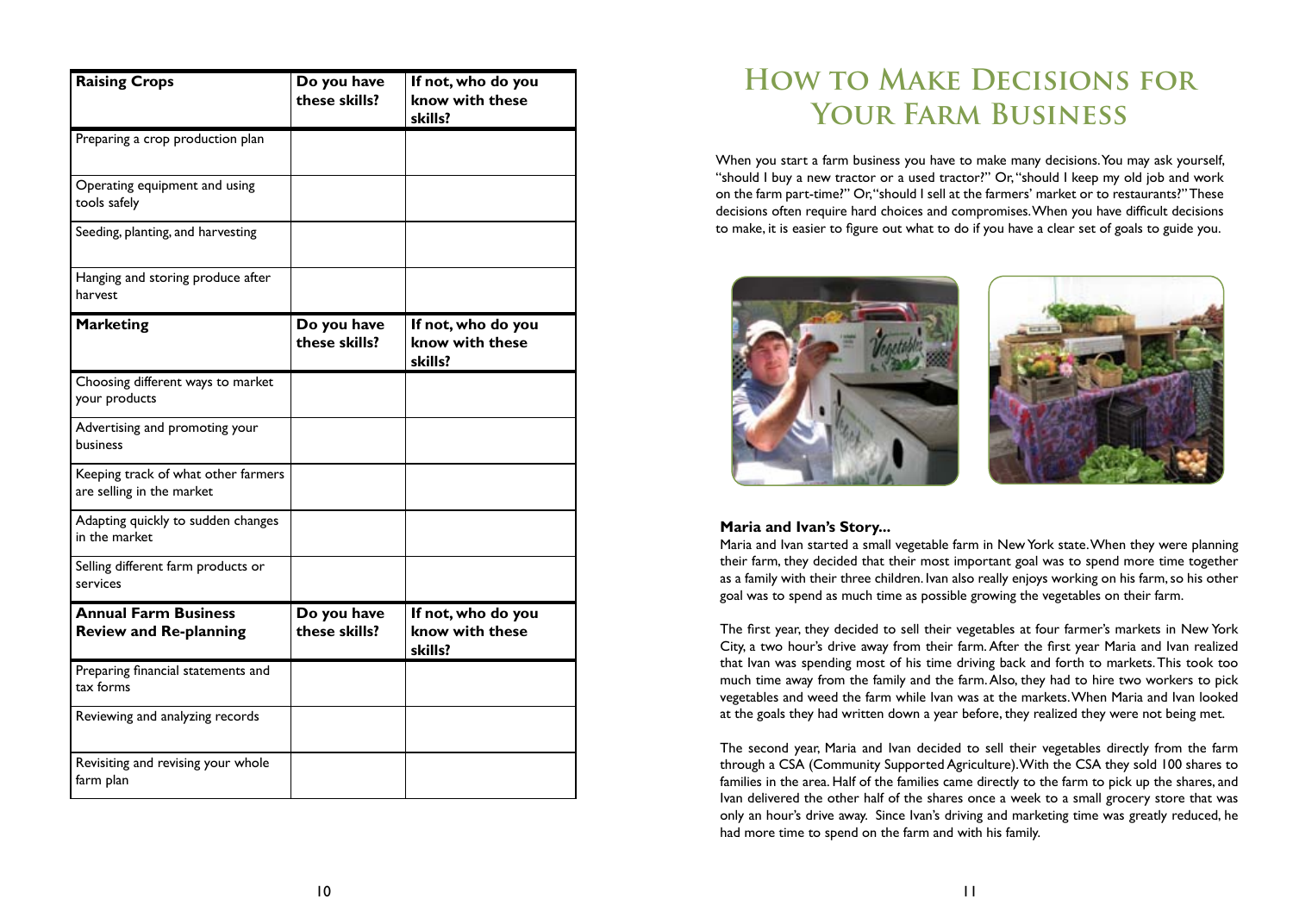### **What are your Goals?**

**1.** Please look at the list below with your family or farm business partner. Check off the goals that are most important to you. Use the blank spaces to write in any other important goals you have. When you have finished, reread all of the goals you have checked off and label your top three most important goals.

#### **Personal Goals:**

- $\Box$  My goal is for my family to spend as much time together as possible.
- $\Box$  My goal is to work by myself and be my own boss.
- $\Box$  My goal is to work with a group of people and build a team.
- $\Box$  My goal is to keep my farm business and my personal life separate.
- $\Box$  My goal is to link my farm business and my personal life together.
- $\Box$  My goal is to make the farm pay for its own expenses in  $\Box$  months/years.
- $\Box$  My goal is to reinvest \$ into the farm each year.
- $\Box$  My goal is to have a comfortable lifestyle and pay myself and my family \$ per year with income from the farm.
- $\Box$  My goal is to save money for my retirement
- $\Box$  My goal is to save money for my children's college education

#### **Health and Environmental Goals**

- $\Box$  My goals is to have a positive effect on my customers' health
- $\Box$  My goal is to protect the soil, air, and water on the farm
- $\Box$  My goal is to protect wild animals and their habitat near the farm
- $\Box$  My goal is to keep an attractive landscape on and around the farm

#### **Business Goals**

- $\Box$  My goal is to support other small businesses by providing locally produced products
- $\Box$  My goal is to get to know my customers very well
- $\Box$  My goal is to be mostly involved with growing crops on the farm
- $\Box$  My goal is to be mostly involved with caring for animals on the farm
- $\Box$  My goal is to be mostly involved with selling the products from the farm
- $\Box$  My goal is to be mostly involved with teaching people about the farm

#### **Other Goals**

| $\Box$ My goal is $\Box$         |
|----------------------------------|
| $\Box$ My goal is ______________ |
|                                  |
| $\Box$ My goal is $\Box$         |

### YOUR GOALS (CONTINUED)

#### **Decide which goals are most important to you.**

Use this space to write out your top three most important goals from the previous page, Add any extra details that you need to make your goals more personal and specific to your farm business.

**My second most important goal is** 

**My third most important goal is**

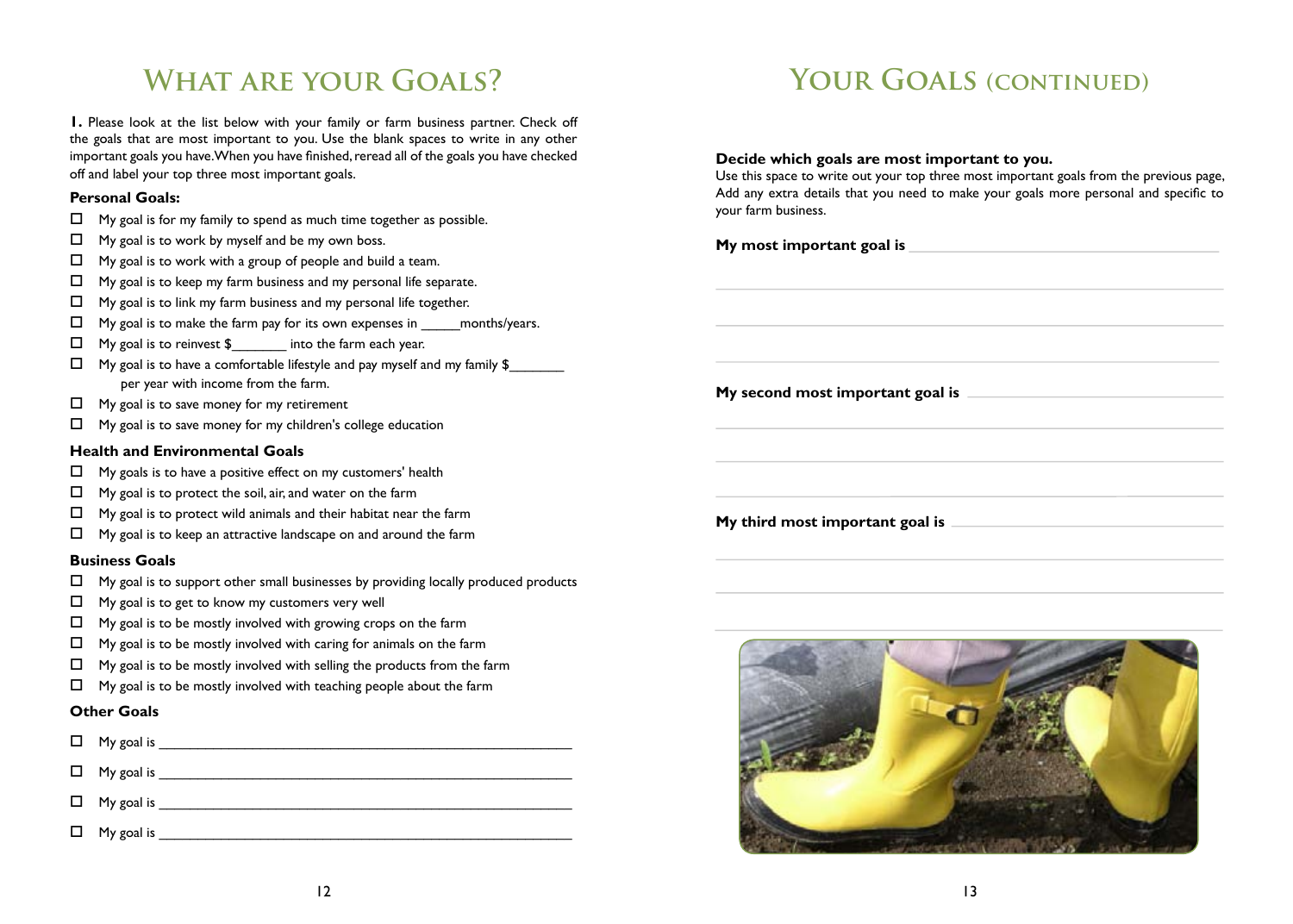### **Personal Household Expenses & Non-Farm Income Sources**

Everyone needs money to pay for personal and family expenses. When you own a farm business, you need to make enough money to support yourself and your family. How much do you need to pay yourself for your work? It is good to know how much money you will need to be paid when you get your business going. Your personal needs are different from your business expenses. Sometimes when you live and work on a farm, it is hard to separate your farm business and your personal expenses. You may want to talk to an accountant about this.

The worksheet on the next page can help you figure out how much you need to be paid from your business.

#### **1. List the monthly costs of all your personal expenses**

Use the worksheet on the next few pages to list your personal expenses. You may not have all of the expenses on the list. Leave it blank if you do not spend money in that area.

You may have other expenses that are not listed here—add them to the "other" list and include them in your total. Involve your whole family in filling out the worksheet. They may remember something you forget.

Add up all of your monthly expenses and write the total on line (A) on page 17.

#### **2. List all the sources of money you make each month**

Include the money you make from any additional jobs, support payments, tips, and other places that you and your family expect to have while owning and operating your farm business.

Add up all of the money you earn each month and write the total on line (B) on page 18.

#### **3. Subtract your total expense from the total money you make (A minus B). Write this total on Line (C).**

The dollar amount on line (C) is the minimum amount you will need to make from your farm business. This is the *net monthly pay* you will need from your business.

#### **4. Calculate how much you usually pay in income tax from your paychecks. Write this on Line (D).**

When you work for yourself, you have to pay your own taxes. This includes: Federal, State, and Local taxes, as well as Social Security/Medicare taxes. All of these taxes usually add up to about 1/3 of your total gross pay. If you are not sure how much tax you pay per month, you can estimate by multiplying your gross monthly income total by 1/3.

### **Income & Expenses (continued)**

**5. Add lines C and D. This dollar amount is how much you will need your farm business to earn each month to pay for your expenses and your income taxes. Write this amount on Line (E).**

#### **6. To figure out how much you need to make in 1 year, multiply the total on Line (F) by 12 months/year. Write the total on Line (F).**

This will be what you need to make from your farm business to provide you with money for the whole year.

Now that you know the minimum amount of money you need to pay yourself from your farm business, you also need to decide if there are other things you want the business to pay for. It is a good idea to decide on your long-term financial goals. For example:

- Do you want to save for you children's college education?
- Do you want to save for your retirement?
- Do you want to invest money back into the farm, buy equipment or put up a new barn?

It is important to remember that most businesses lose money in the beginning. Some farm businesses take a long time to get started. You may not be able to pay yourself at all for a long time. You may need to keep your other job off the farm for a few years. You may need to use your savings money from other places to pay for the expenses of the farm.

Ask yourself how long you can wait for the farm to make enough money to pay for business expenses and your personal expenses. How will you support yourself while you wait for the business to make money?

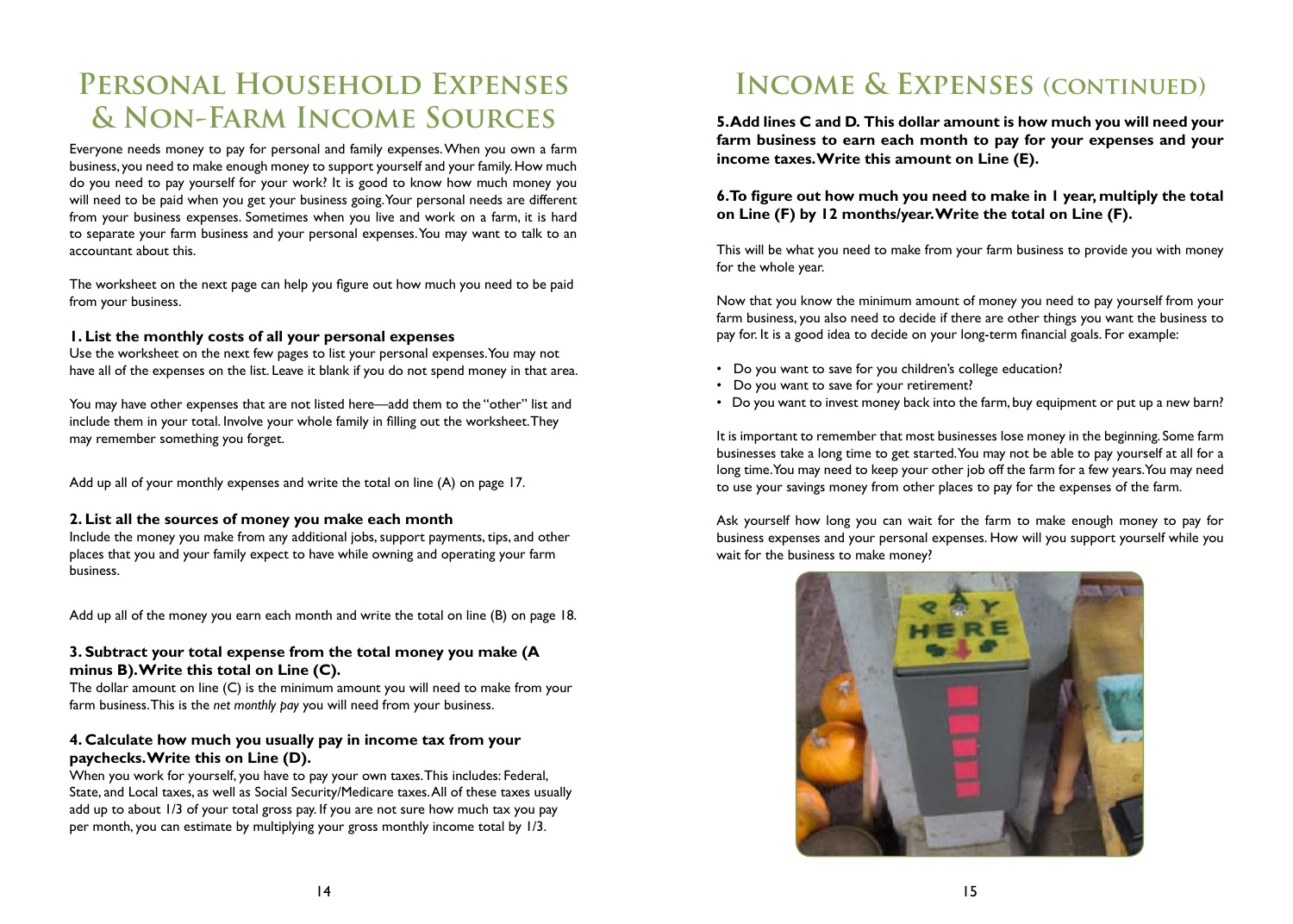### Personal Household Expenses **Per Month**

#### **Housing**

| Rent or Mortgage                           |  |
|--------------------------------------------|--|
| Second mortgage or home equity loan        |  |
| <b>Property Tax</b>                        |  |
| Renter's or homeowner's insurance          |  |
| Oil, gas, or wood (heat)                   |  |
| Electric                                   |  |
| Telephone (land line and/or cell phone)    |  |
| Water & sewer                              |  |
| Home maintenance (repairs)                 |  |
| Home furnishings (carpet, furniture, etc.) |  |

#### **Food**

| At home                     |  |
|-----------------------------|--|
| At work                     |  |
| At school                   |  |
| Restaurand & take-out meals |  |

#### **Transportation**

| Vehicle Payments                                |  |
|-------------------------------------------------|--|
| Auto insurance                                  |  |
| <b>Gasoline &amp; Diesel fuel</b>               |  |
| Auto maintenance & repairs                      |  |
| <b>Excise taxes</b>                             |  |
| Tolls and parking fees                          |  |
| Public transportation (subway, bus, taxi fares) |  |

#### **Medical Care (include co-payments, deductibles, and payroll deductions)**

| Doctor, chiropractor, other practitioner |  |
|------------------------------------------|--|
| Optometrist, eyeglasses & contacts       |  |
| Dentist & orthodontist                   |  |
| Prescriptions, medications & supplements |  |
| Counseling and therapy                   |  |
| Health and hospitalization insurance     |  |
| Disability insurance                     |  |
| Life insurance                           |  |

#### **Childcare and Care of Other Dependents**

| Childcare and Care of Other Dependents                       |  |
|--------------------------------------------------------------|--|
| Daycare and babysitting                                      |  |
| Child Support & alimony                                      |  |
| Children's allowance                                         |  |
| Other                                                        |  |
| <b>Clothing</b>                                              |  |
| Purchases for all family members                             |  |
| Laundry, dry cleaning & repairs                              |  |
| <b>Education</b>                                             |  |
| Tuition & school supplies                                    |  |
| Activity fees, lessons & courses                             |  |
| <b>Entertainment</b>                                         |  |
| Cable TV                                                     |  |
| Movies, plays, concerts, & sporting events                   |  |
| <b>Hobbies</b>                                               |  |
| <b>Miscellaneous</b>                                         |  |
| Banking fees & service charges                               |  |
| Haircuts and beauty salons                                   |  |
| Personal care items & cosmetics (drugstores, etc.)           |  |
| Postage                                                      |  |
| Stationary supplies                                          |  |
| Dues & membership fees to clubs, organizations               |  |
| Computer software & online services (Internet)               |  |
| <b>Electronic devices</b>                                    |  |
| Books, newspapers & magazine subscriptions                   |  |
| CDs, DVDs, music downloads, records, tapes                   |  |
| Donations to charities, including church                     |  |
| Pet care (verterinarian, pet food, supplies)                 |  |
| Tobacco products & alcoholic beverages                       |  |
| Gifts and cards for holidays, birthdays, anniversaries, etc. |  |
| Lottery tickets                                              |  |
| Vacations and day trips                                      |  |
| Other                                                        |  |
| Sending money back home (to your home country)               |  |
|                                                              |  |
|                                                              |  |

**(A) Total Monthly Essential Personal Expenses \$**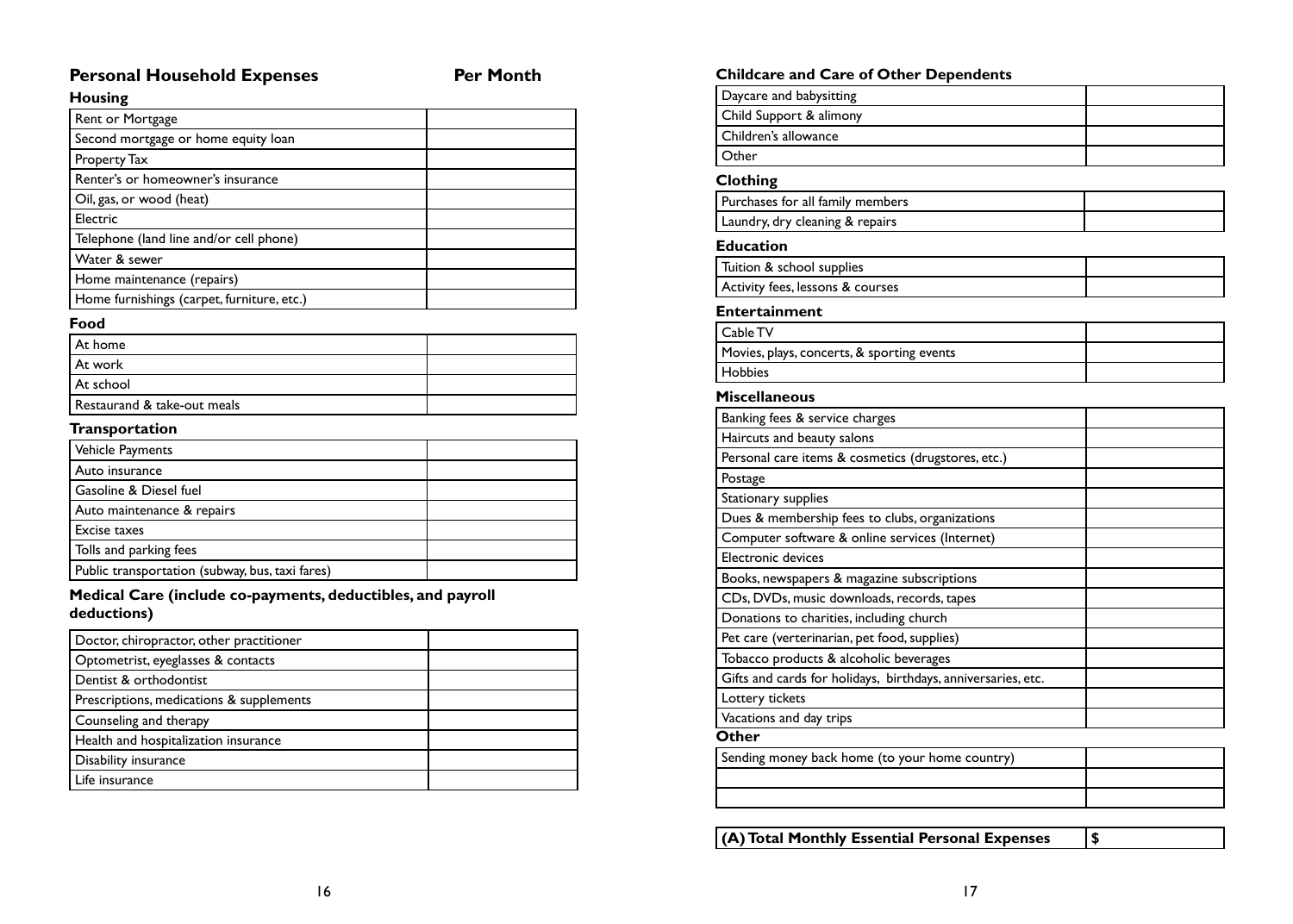#### **Non-Farm Income Sources The Contract Per Month**

**Include all sources of income**

**(B) Total Monthly Non-Farm Income \$**

| (C) Minimum Monthly Net Pay Needed [A-B]   |  |
|--------------------------------------------|--|
| (D) Estimated Monthly Income Taxes         |  |
| (E) Minimum Monthly Gross Pay Needed [C+D] |  |
| $ $ (F) Annual Gross Pay Needed [E x 12]   |  |



### **Opportunities & Challenges in the Business of Farming**

#### **Know what you are getting into!**

No farm business can run without being part of the community it is in. In this case, community isn't just the people around your farm, but includes the soil, climate, laws, and economic factors that affect your farm. Your farm's community will present both opportunities to be aware of and challenges to create solutions for.

An *opportunity* is something that provides you a chance to find success. A *challenge* is a situation that makes it both more difficult and more rewarding to find success. Knowing what your opportunities and challenges are can help you make better decisions for your farm business. For example, it is important to know your neighbors because they are potential customers and also the people who will sell you the supplies you need to make your farm work. Remember that your farm exists locally, but is also affected by county, state, regional, and national factors and trends.

#### **What is the farming landscape like in your region?**

You are going to have to do some work on your own to figure out what the farming community looks like around your dream farm. For example, there are some opportunities and challenges that all farms in the Northeast share. Some of the main features of the Northeast landscape are listed on the next page. Read through the list and see if you can think of opportunities and challenges that your community presents.

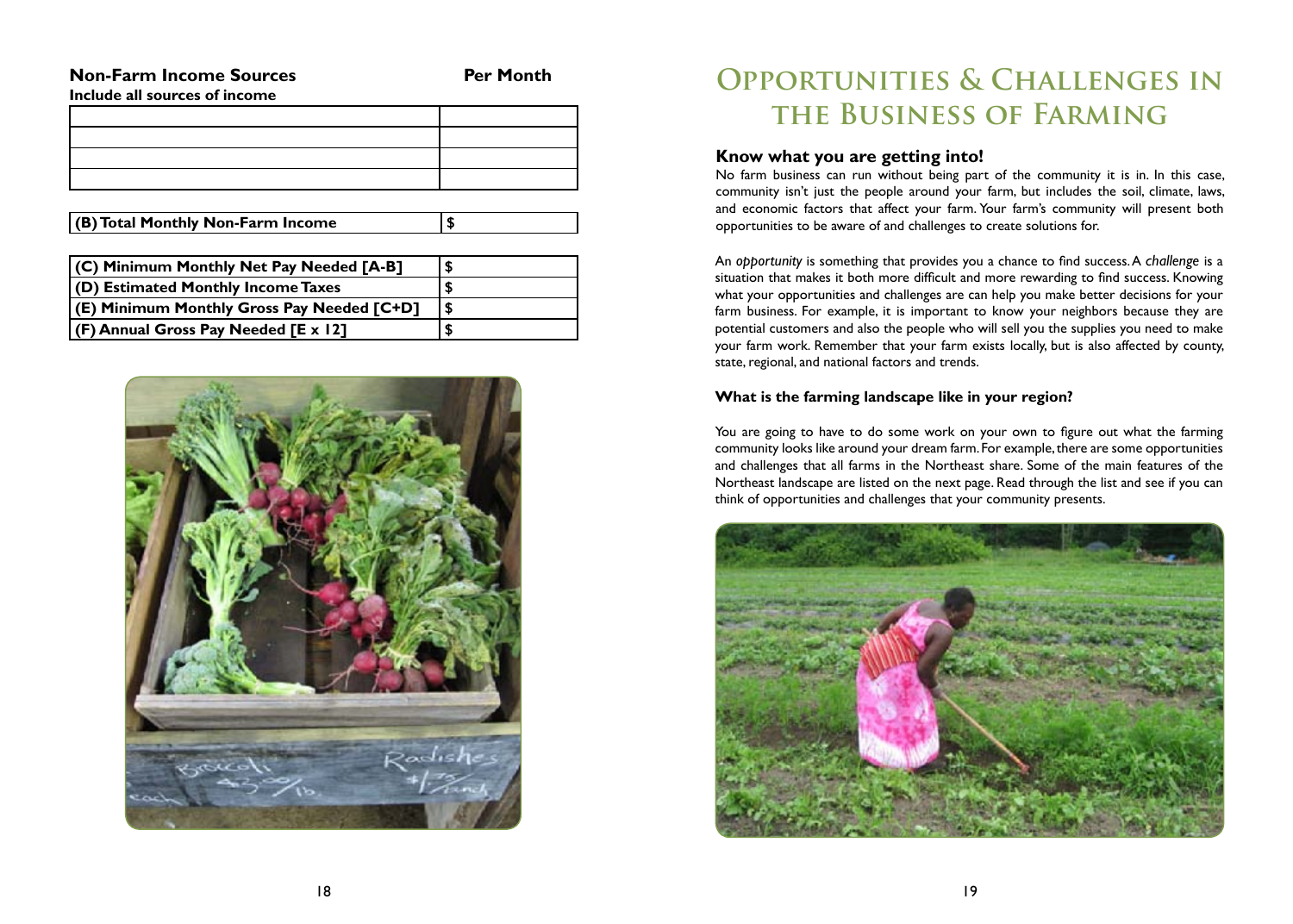| <b>Farming in the</b><br><b>Northeast</b>                                                                                                                         | <b>Opportunities</b>                                                                                                                                         | <b>Challenges</b>                                                                                                                                                                        |  |  |
|-------------------------------------------------------------------------------------------------------------------------------------------------------------------|--------------------------------------------------------------------------------------------------------------------------------------------------------------|------------------------------------------------------------------------------------------------------------------------------------------------------------------------------------------|--|--|
| Farms are located near<br>cities or very populated<br>areas                                                                                                       | • Wide range of possible<br>customers<br>• Good access to markets                                                                                            | • Land is limited because<br>houses are being built on<br>farmland<br>• Land is expensive<br>• Laws limit freedom in<br>your farming practices                                           |  |  |
| Most farms are small                                                                                                                                              | • Easier for you and your<br>family to manage<br>• Less investment to start<br>your farm                                                                     | • Wholesaling is not<br>profitable; you need a<br>creative marketing plan<br>• More hand work is<br>needed                                                                               |  |  |
| Many farms have gone<br>out of business                                                                                                                           | • Customers eager to<br>support local agriculture<br>• Potential for tourism on<br>the farm                                                                  | • Less farm support<br>businesses are available,<br>like feed suppliers and<br>tractor vendors                                                                                           |  |  |
| There is a short<br>growing season                                                                                                                                | • You can take a break in<br>the winter!<br>• Crops grown with<br>protection in winter sell<br>for more money                                                | • Crops need to be planted<br>at the right time<br>• Animals need protection<br>and food in the winter<br>• Protecting plants from<br>the cold is costly                                 |  |  |
| There is strong<br>competition from<br>other farmers in the<br>marketplace                                                                                        | • Encourages you to be<br>more creative with your<br>farming and marketing<br>• Encourages you to create<br>specialized products that<br>sell for more money | • Setting fair prices<br>• Making your product<br>stand out from the<br>crowd                                                                                                            |  |  |
| <b>Products are</b><br>regulated by both<br>the USDA (United<br><b>States Department of</b><br><b>Agriculture) and your</b><br>state department of<br>agriculture | • Your customers know<br>that they are buying a<br>safe and wholesome<br>product                                                                             | • Regulations can be<br>confusing and hard to<br>follow<br>• Complying with<br>processed food rules may<br>be costly<br>• Small-scale meat<br>processors are limited<br>and hard to find |  |  |



**Now take some time to think about your dream farm's landscape and<br>Rortheast <b>Deportunities Challenges** and **Challenges** the opportunities and challenges it might present.

| Your Dream Farm | <b>Opportunities</b> | <b>Challenges</b> |
|-----------------|----------------------|-------------------|
|                 |                      |                   |
|                 |                      |                   |
|                 |                      |                   |
|                 |                      |                   |
|                 |                      |                   |
|                 |                      |                   |
|                 |                      |                   |
|                 |                      |                   |
|                 |                      |                   |
|                 |                      |                   |
|                 |                      |                   |
|                 |                      |                   |
|                 |                      |                   |
|                 |                      |                   |
|                 |                      |                   |
|                 |                      |                   |
|                 |                      |                   |
|                 |                      |                   |
|                 |                      |                   |
|                 |                      |                   |
|                 |                      |                   |
|                 |                      |                   |
|                 |                      |                   |
|                 |                      |                   |
|                 |                      |                   |
|                 |                      |                   |
|                 |                      |                   |
|                 |                      |                   |
|                 |                      |                   |
|                 |                      |                   |
|                 |                      |                   |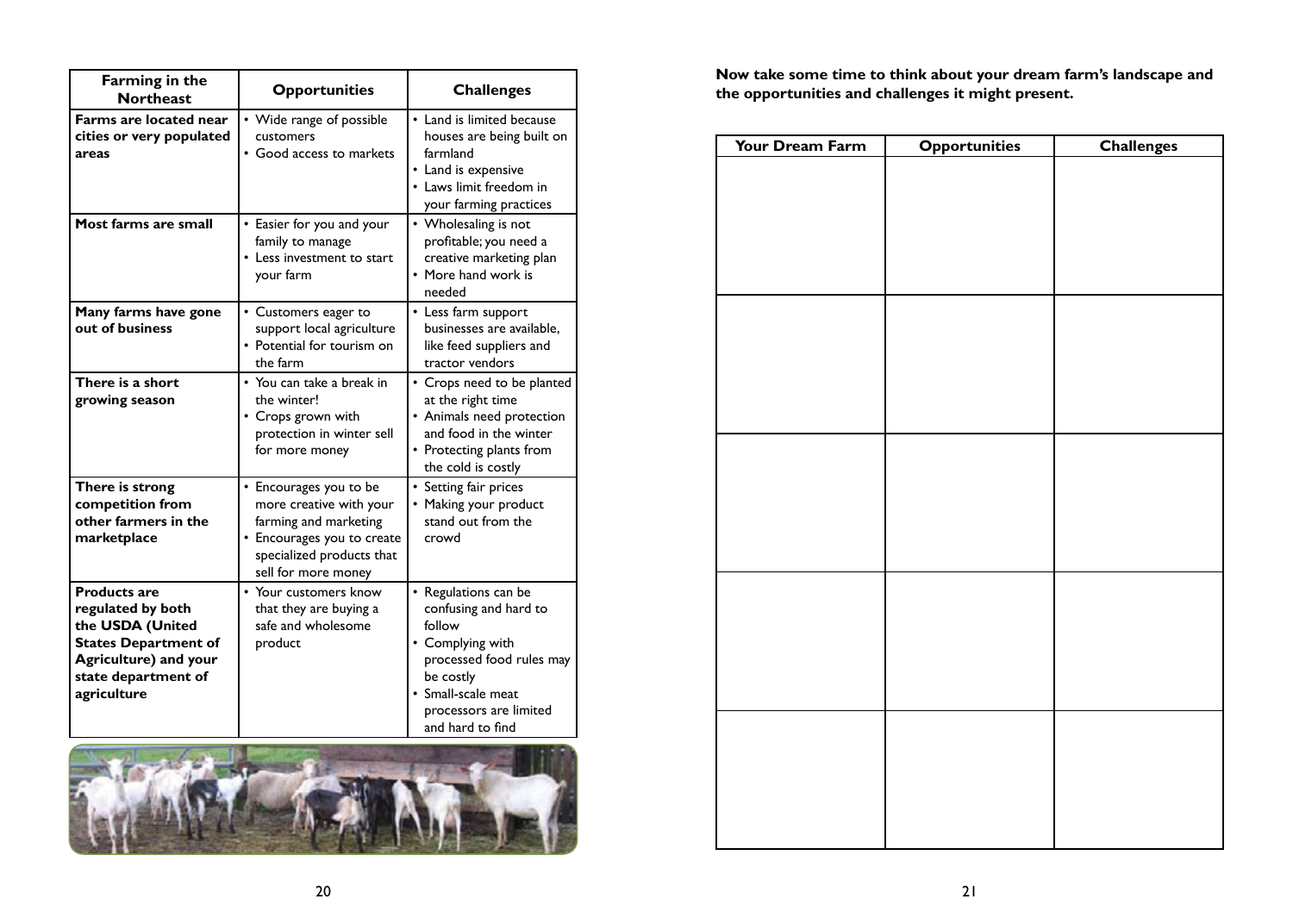### **Interview A Farmer!**

The last worksheet gave you a glimpse into the farming landscape. Though you most likely have farm experience already, it is important to remember that farming can be very different depending on the region you live in. Because of this, it is important to do your own research in the area where you want to farm. That doesn't mean just reading books! Although books and the internet can be helpful, one of the best ways to do research is to talk with farmers directly. Farmers who live in the community that you want to farm in will be aware of the realities, challenges, and opportunities of farming since they deal with them every day. So who should you talk to and what should you ask? Keep reading to get some ideas...

#### **Finding a farmer to talk to:**

#### **Talk to farmers you know.**

Were you inspired to farm by someone in particular? Is your uncle a farmer? Do you have a good relationship with a farmer at your local market? People you already know will be the most open to talking with you.

#### **Make a connection through people you know who are friends with farmers.**

Ask a staff person for a list of farmers who they work with. They should also be able to provide you with a list of farmers' markets or with contact information.

#### **"Network" at conferences, farmers' markets, or anywhere farmers meet**

Don't be afraid to introduce yourself to someone new. You never know when you are going to find a mentor or make a valuable contact!



### **Farmer Interview Tips**

If you let a farmer know that you are thinking about farming yourself, he or she may be willing to sit down with you and answer some of your questions. Here are a few things to keep in mind to help your interview go as smoothly as possible:

#### **1. Most farmers welcome new farmers and see them as strengthening farming as a whole. Be aware, however, that some farmers are very concerned about competition.**

Farmers may be willing to share some information with you but they won't tell you every detaiil. Be sensitive to this and do not continue asking about a topic someone is trying to avoid. Think about how you will feel in a few years when you are in their place!

#### **2. Remember that when you first talk to a farmer you should not expect to have a long conversation.**

It is a good idea to introduce yourself either in person or on the phone, and then ask the farmer when would be a good time to have a 15-20 minute conversation. He or she may give you more time, but this is a good starting point.

#### **3. If you can, try to make your initial contact in the winter months.**

Farmers are very busy between May and October. You will get more time with farmers in the winter, and probably better information too. You can see how it would be better to catch someone when they are reflecting on the past season and planning for the next one, instead of thinking about how they are going to harvest those 15 boxes of tomatoes by tomorrow!

#### **4. If you have to contact a farmer during the busy season, see if you can offer farm work or another service in exchange for an interview.**

Some farmers might behappy to have an extra pair of hands, but don't be offended if some farmers are not able to handle volunteers.

#### **5. Write your questions down ahead of time.**

This will keep you focused in the interview and can also help you compare answers from a few different farmers.

#### **6. Try to talk to farmers with different perspectives on farming.**

For example, a farmer whose family has been on his land for five generations will have a different perspective than someone who lived most of his life in the city and started farming later in life. An organic farmer will have a different perspective from a conventional farmer who uses pesticides. You can also gain good information by interviewing someone who stopped farming.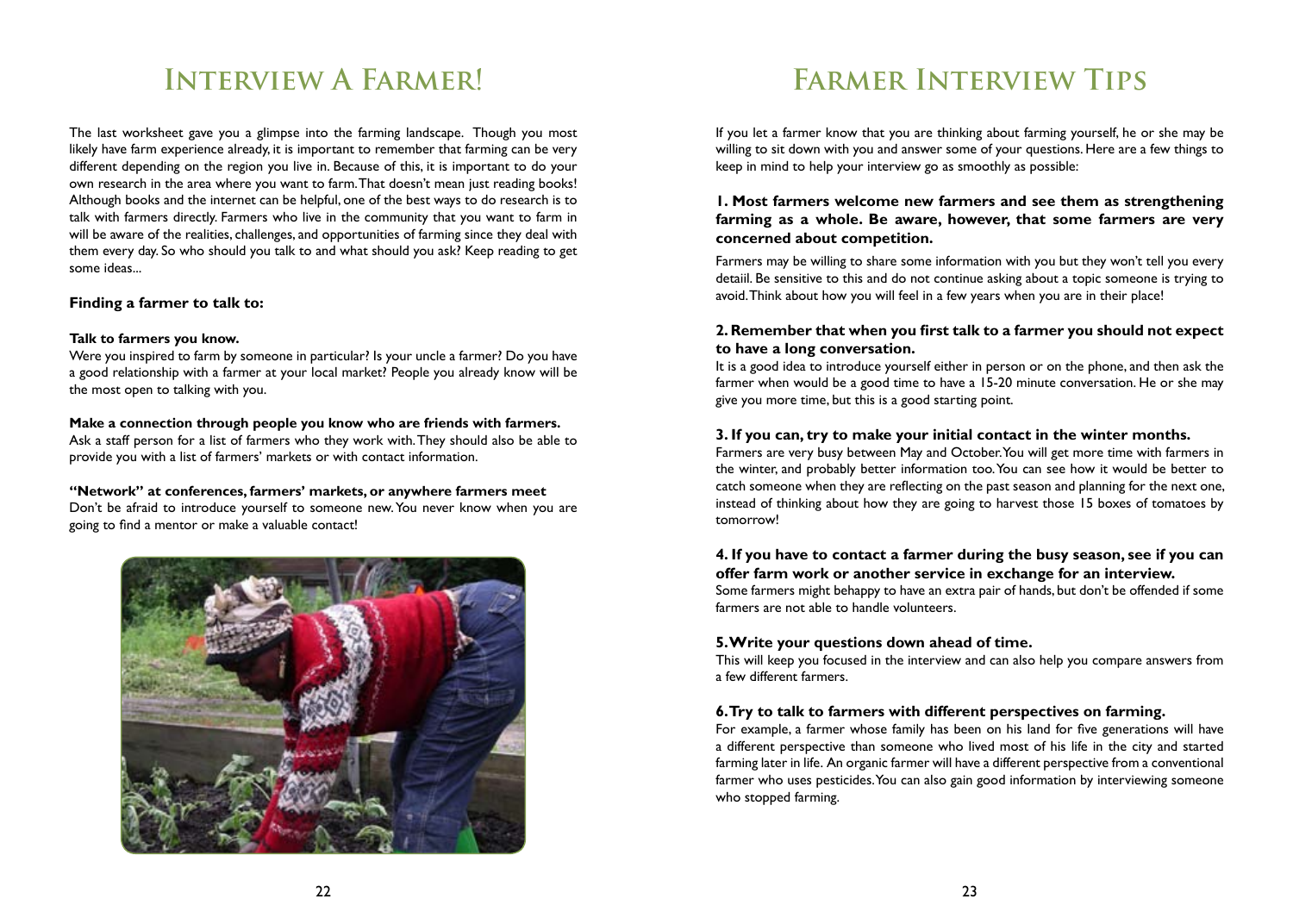#### **What to ask?**

You probably already have some questions: *How do I find land? How do I get a loan for my farm?* Even if you already have a long list of questions, look at the list below to get a few more ideas. These questions will give you an overview of the opportunities and challenges of farming. You should not be afraid to ask more specific questions too. You don't need to ask every farmer all of these questions, but it is a good idea to ask a few from each category to get an overview of the landscape. Read through to find out which ones are most important to you, add a few of your own, and you'll be ready for that interview! Be sure to bring a pen and paper to take notes on their responses.

#### **Marketing your products:**

- 1. How and where do you sell your products?
- 2. Why did you decide to produce your specific products?
- 3. What is unique about your products?
- 4. Is there a lot of competition in the market among farmers that produce the same products?
- 5. How do you avoid or deal with competition?
- 6. How far do you travel to sell your products?
- 7. How often do you travel to sell your products? Describe your weekly travel schedule. 8. What other farmers' markets and restaurant opportunities are available near your farm?
- 9. How dow an average sales day in local markets compare to one in the big city? 10. What are some marketing challenges that you have?

#### **Personal and Family Considerations**

- 1. How does your family feel about your farm? If you didn't have the support of your family, would your farm be successful?
- 2. Does your family work on the farm?
- 3. Has farming changed how often you see your family members?
- 4. What are the schools like in your are?
- 5. Do you have another job off of the farm? If yes, how do you balance farming and your iob?
- 6. What cultural, spiritual, or fun activities are you able to take advantage of now that you are farming?
- 7. What cultural, spiritual, or fun activities do you miss out on now that you are farming?

#### **Local Farming Community**

- 1. Do you know your farming and non-farming neighbors?
- 2. What is the closest town? What is it like?
- 3. Are there any laws that limit what you can do on your farm?
- 4. Are there any nearby farmers willing to do work on other farms? (i.e. plowing and mowing)
- 5. Can you get supplies nearby?
- 6. Where do you buy supplies and equipment?

#### **Land**

1. Are there a lot of houses being built on farmland in your area?

- 2. What is the average price of an acre of land in your area?
- 3. How did you find the land you rent/own now?
- 4. How much do you pay in rent? OR How much did you pay for the farm? And how much are the property taxes?
- 5. Is there land for rent or sale in the area?

#### **The Regulatory Climate**

1. What USDA (United States Department of Agriculture) regulations do you have to follow?

2. What state and local regulations do you have to follow?

- 3. How do regulations affect your products and how to you sell them?
- 4. Do you have any advice for understanding and complying with regulations?

#### **Labor**

- 1. Do you employ people other than your family on the farm? If so, how do you find workers?
- 2. What are the challenges of having additional workers?
- 3. How much do you provide to your workers—pay, food, housing, worker's compensation insurance, health insurance, land, etc.?

#### **Soil**

- 1. Describe your soil. How much clay, sand, silt, and organic matter does it have?
- 2. What grows best in your soil?
- 3. Does your soil present any challenges?
- 4. How do you maintain healthy soil? Describe how you build your soil and fertilize.

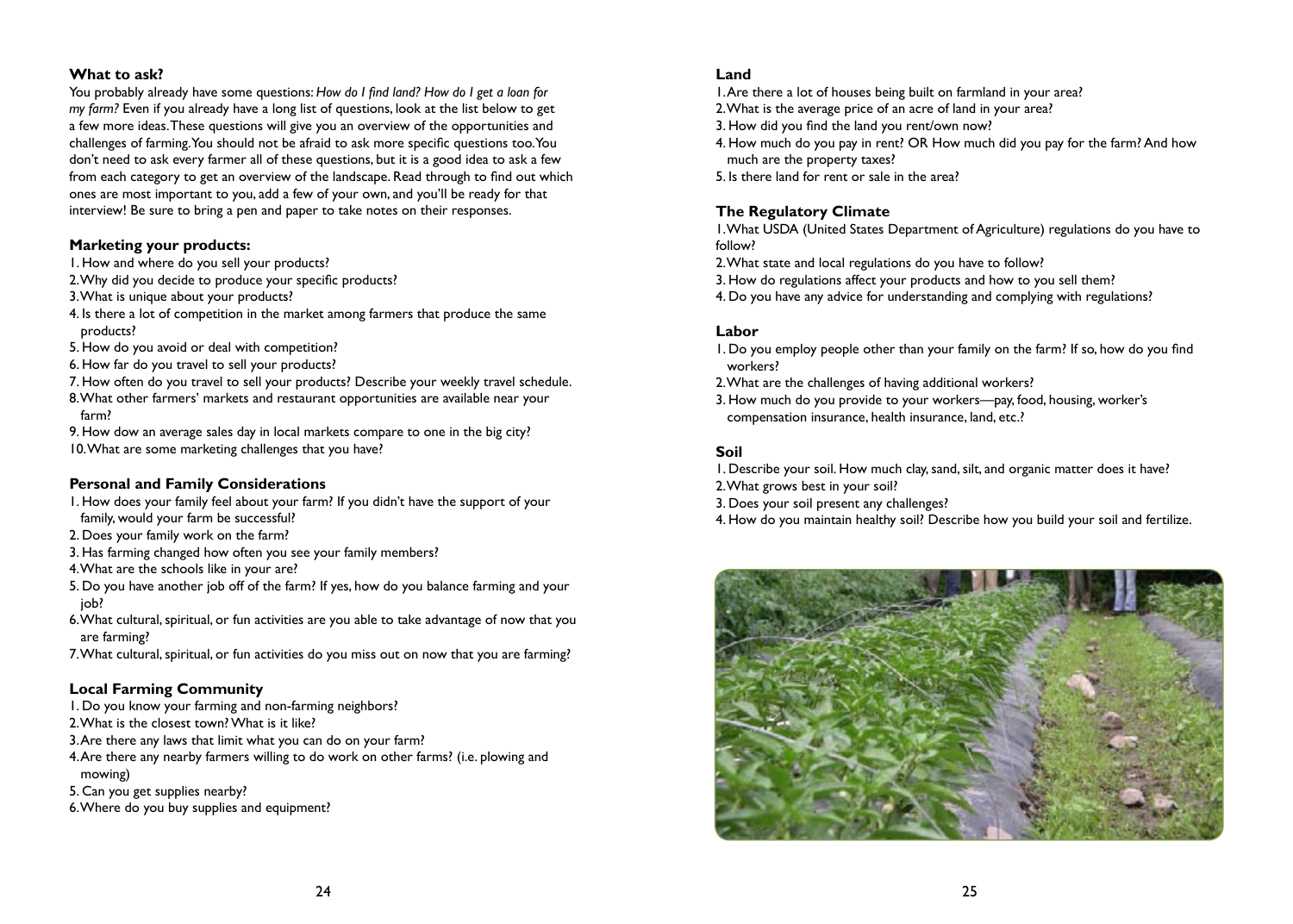### **Marketing your Farm's PRODUCTS**

What will you offer? How are you going to sell it? Who will buy it? How much is it worth?

One of the most important steps in starting your farm business is figuring out what your product is, how you will sell it, and who your customers are. Chances are you want to farm because you love the lifestyle, not the money. You might be a great farmer, but if no one buys your products you won't have a farm for very long! Here are some steps you can take to make sure you will have a product that customers will buy:

#### **Step 1: Decide on your products or services**

What do you want to sell? Small farms can succeed by offering high-value products, specialty products, or products in high demand. Some farms also offer services like tours or bed and breakfast stays. You might have a good idea of what you want to sell. If not, here are some ways you can figure it out:

#### **• Let your interests guide you.**

If you love to grow vegetables, that's what you should do! What you love to do is what you are good at. Also, think about what you and your family like to eat chances are, other people like to eat it too.

#### **• Let your goals guide you.**

Take another look at the goals you wrote down on the worksheet on page 13.

#### **• Let your customers guide you.**

Put yourself in your customers' shoes and try to understand their needs and interests. Are they looking for healthy food? Are they looking for a bargain? Are they looking for a fun experience as well as something to eat?

#### • **Let your creativity guide you**

Think of other services you might offer to the community. Do you like to cook with your farm products? Consider teaching cooking classes or making a recipe book to sell to your customers.



#### **Step 2: Think about your customers**

Even if you choose your farm's products based on your own interests and goals, you still need to think about who will buy them. Take a minute to think about who your customers are. This will help you refine your marketing plan and decide where to advertise later on. Try to be as specific as possible answering the following questions. Don't worry if you feel like you are guessing—this is just a starting point!

How old are your customers? Are they male or female? What is their income? Where are they located? Do they have families? Do they value the appearance or image of your product? Do they value the safety or wholesomeness of your product? Is a low wprice important to your customers? Do they value the quality of your product? Do they value the taste or freshness of your product? Do they value their relationship with you, the farmer? What countries are they from? What type of food do they cook? Are they concerned about the environment? Are they concerned about sustainable agriculture? Do other interests influence what they buy?

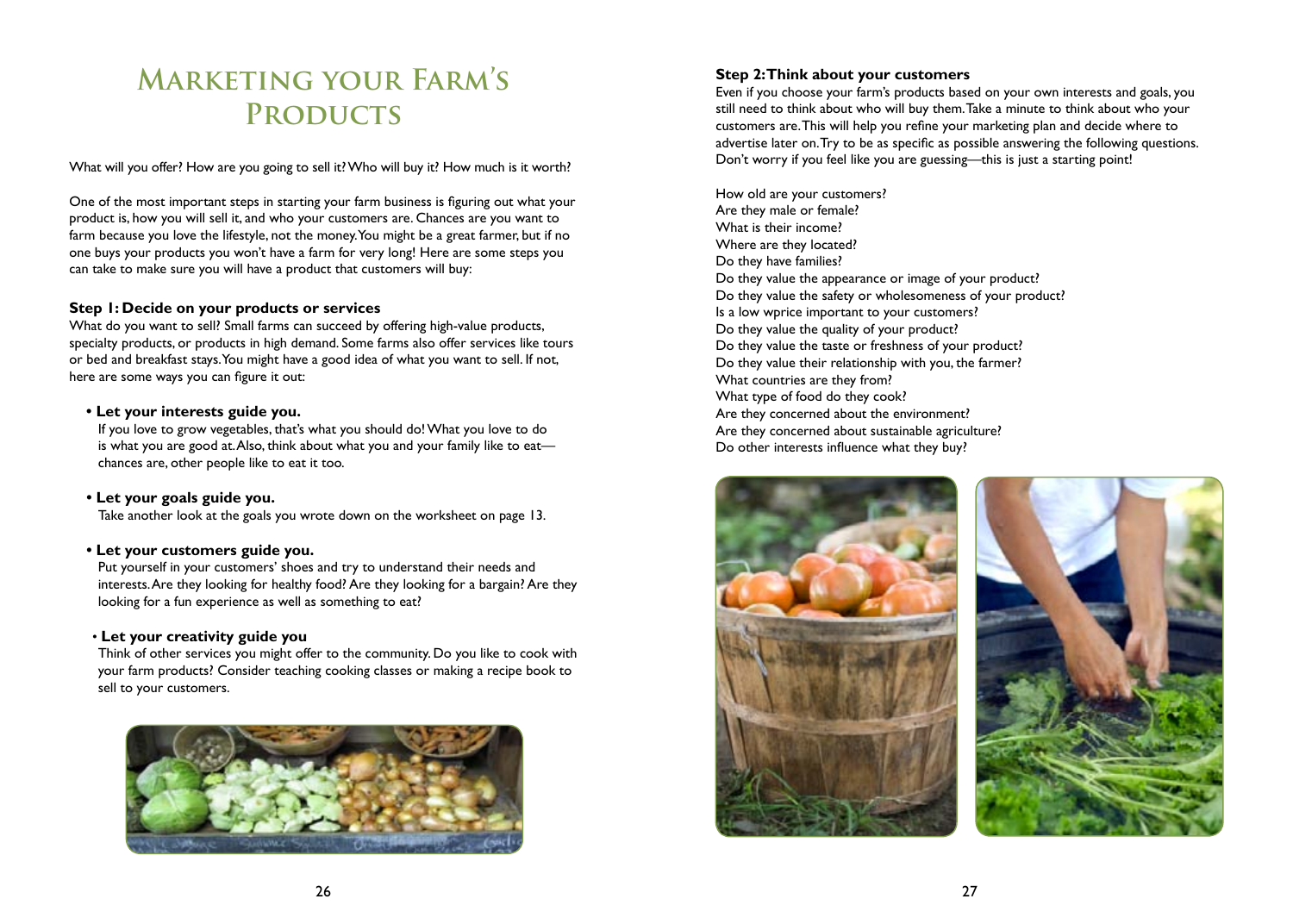#### **Step 3: Think about where you will sell your products**

Small farms can't compete with large farms in wholesale markets. Large farms produce such a volume that they can make money on the small margins they get from wholesalers. Small farms have to be more creative. Usually that means selling directly to customers—also called "direct marketing." With direct marketing there is no "middleman" making money from your products before they get to the customer, so you get the entire value of your product. Direct marketing also allows you to offer your customers better quality and freshness and more personal service.

#### **Direct marketing includes:**

- Farmers' markets in nearby towns or cities
- CSA (Community Supported Agriculture)—an arrangement in which farmers sell shares of the harvest to customers for a set price at the beginning of the season and promise to supply customers with vegetables each week during the season
- Farm stands on the farm

#### **You might also want to consider selling to small, privately-owned restaurants and stores**

These businesses have much more flexibility than chain stores or corporately-owned restaurants and are often looking for small quantities of high-quality specialty products. Think of them as your farm's equal in the restaurant or retail world. You can be a perfect match!

#### **Step 4: Think about the value of your product**

Now you need to think about how much income your products can make. To do that you need to answer three important questions:

- 1. How much product can I produce on my farm?
- 2. What price can I charge my customers?
- 3. How many customer sales will I have?

You will have to do some research and ask farmers and customers to get your answers. First look at Maria and Ivan's example, then use the blank table to write down what you find out for your products. Notice that the table also gives you room to write in information from Steps 1-3.

#### **Maria and Ivan's Story...**

When Ivan and Maria started out they were selling their vegetables at farmers' markets. They specialized in baby lettuce mix and tomatillos and they also had some honey from about 10 hives.

| <b>Describe</b><br>your<br>product | <b>Describe</b><br>your<br>customers                                 | Where<br>will you<br>sell your<br>product?                     | <b>How</b><br>much<br>can you<br>produce?                         | <b>How</b><br>many<br>sales will<br>you have?                                                   | <b>How</b><br>much<br>money<br>will your<br>products<br>make? | Where<br>did you<br>get this<br>info?                                 |
|------------------------------------|----------------------------------------------------------------------|----------------------------------------------------------------|-------------------------------------------------------------------|-------------------------------------------------------------------------------------------------|---------------------------------------------------------------|-----------------------------------------------------------------------|
| Wildflower<br>honey                | Health<br>conscious<br>and looking<br>for good<br>value              | Brooklyn,<br><b>NY</b><br>market on<br>Saturdays               | 50 pounds<br>per hive x<br>$10$ hives $=$<br>500 pounds           | 200 one-<br>pound jars<br>and $60$<br>five-pound<br>jars (more<br>customers<br>than<br>product) | 500 pounds<br>x \$5 per<br>$pound =$<br>\$2,500               | Cornell<br>Coopera-<br>tive Exten-<br>sion and<br>customer<br>surveys |
| Baby<br>Lettuce<br><b>Mix</b>      | Health<br>conscious<br>and looking<br>for high<br>quality<br>product | Union<br>Square<br>farmers'<br>market.<br>NYC on<br>Wednesdays | 75 pounds<br>per week x<br>36 weeks<br>$= 2,700$<br>pounds        | $All$ —<br>product<br>in high<br>demand at<br>this market                                       | 2,700<br>pounds<br>$x $12 =$<br>\$32,400                      | Farmer<br>interviews                                                  |
| <b>Tomatillos</b>                  | Looking for<br>good value<br>and freshness                           | Union<br>Square<br>farmers'<br>market,<br>NYC on<br>Wednesdays | 800 pounds<br>per week<br>$\times$ 8 weeks<br>$= 6,400$<br>pounds | 500 pounds<br>per week<br>x 8 weeks<br>$= 4,000$<br>pounds                                      | 4,000<br>pounds x<br>\$2.00 per<br>$pouns =$<br>\$8,000       | Farmer<br>interviews,<br>Agricultur-<br>al Alterna-<br>tives          |



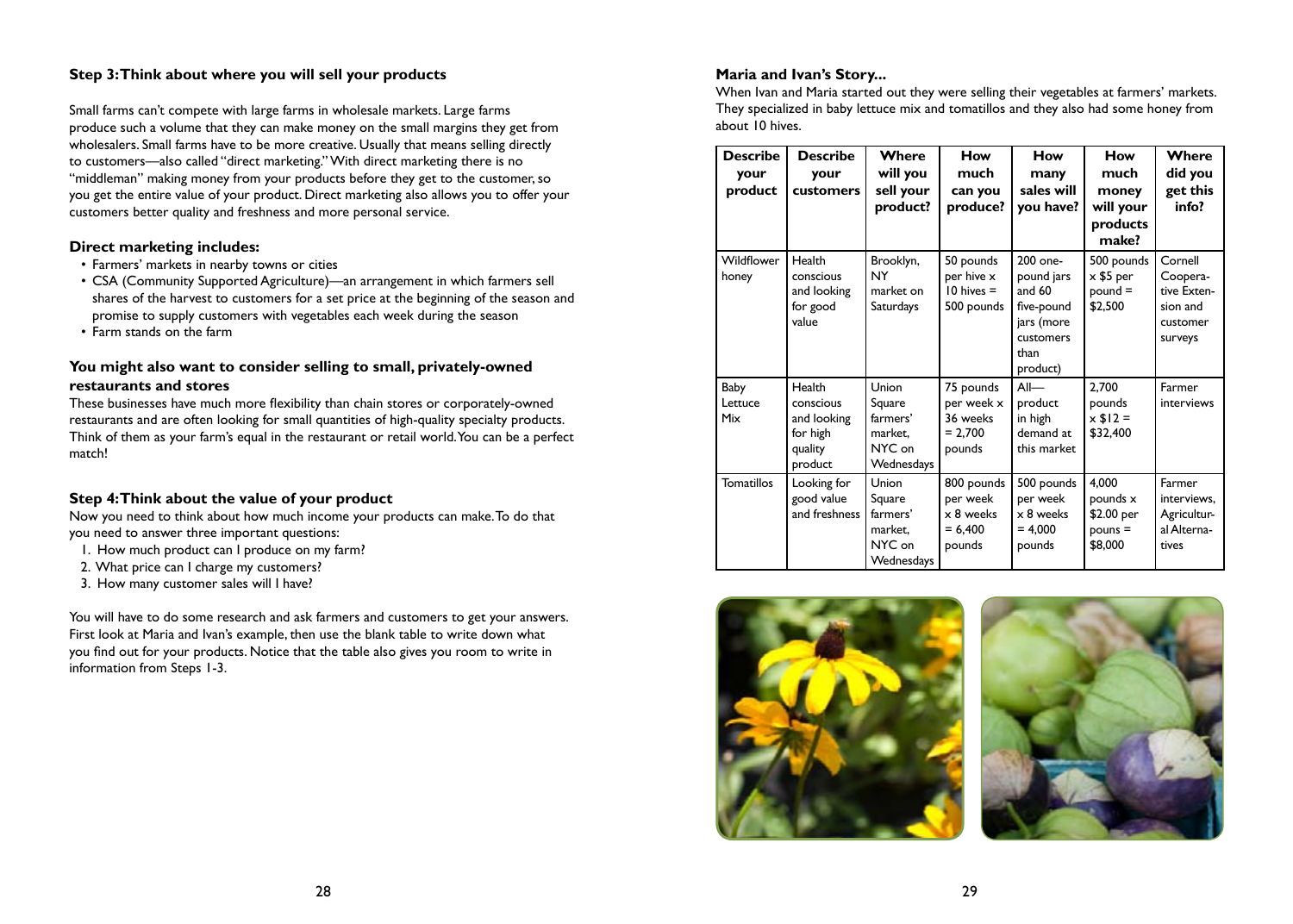#### **What is the value of your products?\***

| your<br>product | Describe Describe<br>your<br>customers | Where<br>will you<br>sell your<br>product? | How<br>much<br>can you<br>produce? | How<br>many<br>sales<br>will you<br>have? | <b>How</b><br>much<br>money<br>will your<br>products<br>make? | Where<br>did you<br>get this<br>informa-<br>tion? |
|-----------------|----------------------------------------|--------------------------------------------|------------------------------------|-------------------------------------------|---------------------------------------------------------------|---------------------------------------------------|
|                 |                                        |                                            |                                    |                                           |                                                               |                                                   |
|                 |                                        |                                            |                                    |                                           |                                                               |                                                   |
|                 |                                        |                                            |                                    |                                           |                                                               |                                                   |
|                 |                                        |                                            |                                    |                                           |                                                               |                                                   |
|                 |                                        |                                            |                                    |                                           |                                                               |                                                   |
|                 |                                        |                                            |                                    |                                           |                                                               |                                                   |

\*Table adapted from NESFI Notation

### **Where can you get Money to Start your Business?**

**Goals of this section:** 

**1. Determine what you have to start with 2. Determine how much more you will need to get**

It takes money and resources to start any business. This worksheet will help you to identify what assets (resources), you already have that will help you start your own farm business. Figuring out what you have and what you are willing to risk will help you decide how much you will need to save or borrow to start your new farm business.

#### **Directions:**

*Step 1:* Think of all the things that you already own that you would be willing to invest in your business. Look at the chart on the next page for ideas. For each asset that you might own, fill in its value (the value of an asset is how much someone would pay for it if you were to sell it). Keep in mind that the value of many assets will decrease over time. You can check online resources to get a better idea of what a particular asset might be worth.

#### **Remember, you may have assets that you do not want to invest in your business!**

For example, you may own a car, but a family member may need it to drive to work every day. In that case, you will not be able to use the car in your business, so you should not list it in the chart on the next page.

- *Step 2:* In the next column on the chart, write the amount of money you still owe on each asset
- *Step 3:* In the next column on the chart, subtract the amount of money you still owe on the asset from its value. This number is the net value, or the total amount that this asset is worth to your business.
- *Step 4:* Next, decide how you are going to use this asset in your business. For example, savings can be used as cash. If you decide to sell your house or your car to raise money for your farm business, then those assets will be used as cash also. Your house or car might also be used as collateral towards a bank loan. Or you may decide to use your car in your business.

However you decide to use your assets, fill in their net value in the appropriate column under "how will you use this asset to start your business?"

- *Step 5:* If you decide to sell an asset for cash, be sure to subtract the amount of tax you will have to pay on the sale from the total value you will earn from its sale. Sales tax rate information can be found from your state's Department of Revenue website.
- *Step 6:* Finally, add up the numbers in each of the columns. This will show you how much you already have to invest in your farm business, and will help you decide whether or not you need a loan from a bank or family member.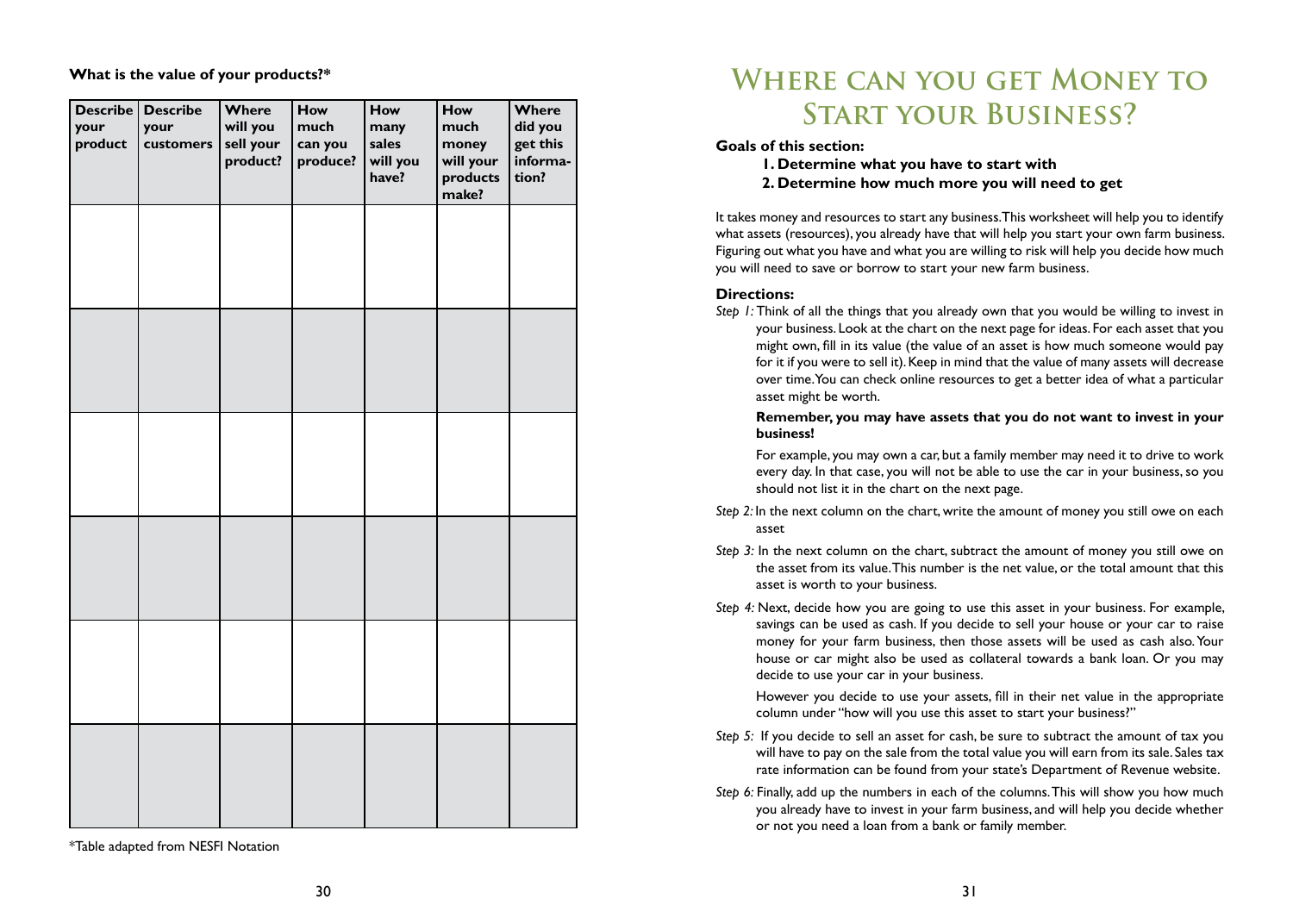**Example:**

| <b>Resource</b><br>or Asset | <b>Value</b> | <b>Amount</b><br>Owed | <b>Net</b><br><b>Value to</b> | How will you use this asset<br>to start your business? |  |            |
|-----------------------------|--------------|-----------------------|-------------------------------|--------------------------------------------------------|--|------------|
|                             |              |                       | Invest                        | <b>Collateral</b><br>Cash                              |  | <b>Use</b> |
| Car<br>(mini-van)           | \$12,000     | \$4,000               | \$8,000                       |                                                        |  | \$8,000    |
| <b>Savings</b>              | \$7,000      | \$0                   | \$7,000                       | \$7,000                                                |  |            |
| <b>TOTAL</b>                | \$19,000     | \$4,000               | \$15,000                      | \$7,000                                                |  | \$8,000    |

**What resources do you have to invest in your business?**

| <b>Resource</b>      | <b>Value</b> | <b>Amount</b> | <b>Net</b><br><b>Value to</b> |      | How will you use this asset<br>to start your business? |            |
|----------------------|--------------|---------------|-------------------------------|------|--------------------------------------------------------|------------|
| or Asset             |              | Owed          | Invest                        | Cash | <b>Collateral</b>                                      | <b>Use</b> |
| House                |              |               |                               |      |                                                        |            |
| Rental<br>Property   |              |               |                               |      |                                                        |            |
| Car or Van           |              |               |                               |      |                                                        |            |
| Land                 |              |               |                               |      |                                                        |            |
| Savings/<br>Cash     |              |               |                               |      |                                                        |            |
| Insurance<br>Policy  |              |               |                               |      |                                                        |            |
| Tools/<br>Equipment  |              |               |                               |      |                                                        |            |
| Computer             |              |               |                               |      |                                                        |            |
| Jewelry/<br>Antiques |              |               |                               |      |                                                        |            |
| Other                |              |               |                               |      |                                                        |            |
| <b>Total</b>         |              |               |                               |      |                                                        |            |

### WHAT DO YOU NEED TO START **your Farm?**

You need a lot of things to start a farm: land, and maybe a tractor, and a computer would be helpful! The list goes on. In this worksheet you will think about all of the things you need to have a successful farm. You may already have some of these things, but you will probably need to find or buy a lot of them. Luckily, there are some things you can do without in the beginning. Use the sheet on the next page to make your list and fill in some important information about when you will get each item and how much it will cost. Here are some more details on how to use this sheet:

#### **Step 1: Figure out what you have and what you need**

Reat through the list on the left side of the chart. What do you have already? What do you need to find, borrow, buy, or rent? If you have it, write "Have" in the first box. If you need it, write "Need" in the first box. If you still need it, make note of how you will get it in the second box.

#### **Step 2: Figure out what you need now and what you can put off**

Go through the list again. What do you need now and what can you put off for a few years? Write a date in the third box. Be as specific as you want—you can write in a specific month or year or just write "in the future" if you are not sure when you will be able to afford something.

#### **Step 3: Figure out how much it will cost**

Go through the list again. Write the cost of each item in the last box. You will have to do some research—if you can't find prices in a local store or catalog or on the internet, try asking a staff person or a farmer.

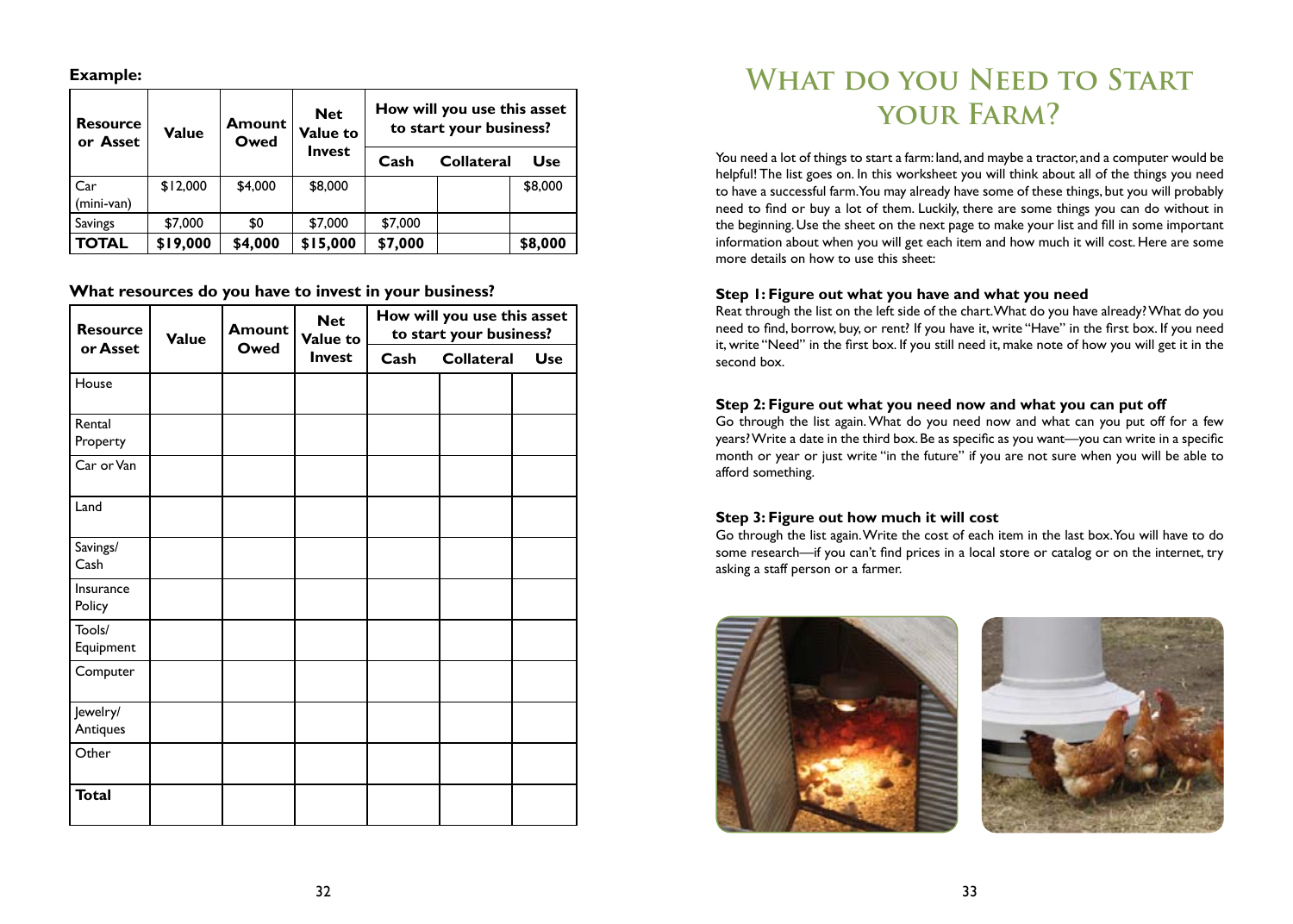|                                                             | Do you have<br>it? | <b>Will you</b><br>rent it, buy<br>it, or find it<br>for free? | When do<br>you need it? | How much<br>will it cost? |
|-------------------------------------------------------------|--------------------|----------------------------------------------------------------|-------------------------|---------------------------|
| Land                                                        |                    |                                                                |                         |                           |
| <b>Tractor</b>                                              |                    |                                                                |                         |                           |
| Rototiller<br>or BCS<br>implements<br>(tiller, mower)       |                    |                                                                |                         |                           |
| <b>Hand Tools</b><br>(shovels, picks,<br>bulb planters)     |                    |                                                                |                         |                           |
| Livestock<br>equipment (for<br>food, water)                 |                    |                                                                |                         |                           |
| Cooler                                                      |                    |                                                                |                         |                           |
| Barrel washer<br>or old washing<br>machine (for<br>lettuce) |                    |                                                                |                         |                           |
| Computer                                                    |                    |                                                                |                         |                           |
| Other office<br>equipment                                   |                    |                                                                |                         |                           |
| Market tents                                                |                    |                                                                |                         |                           |
| Market tables                                               |                    |                                                                |                         |                           |
| <b>Scales</b>                                               |                    |                                                                |                         |                           |
| Other<br>marketing<br>supplies and<br>equipment             |                    |                                                                |                         |                           |
| Compost                                                     |                    |                                                                |                         |                           |

|                                             | Do you have<br>it? | Will you<br>rent it, buy<br>it, borrow it,<br>or find it for<br>free? | When do<br>you need it? | How much<br>will it cost? |
|---------------------------------------------|--------------------|-----------------------------------------------------------------------|-------------------------|---------------------------|
| Farmhouse or<br>trailer                     |                    |                                                                       |                         |                           |
| Storage barn                                |                    |                                                                       |                         |                           |
| Cold storage<br>room                        |                    |                                                                       |                         |                           |
| Livestock barn                              |                    |                                                                       |                         |                           |
| Equipment shed                              |                    |                                                                       |                         |                           |
| Deer fencing                                |                    |                                                                       |                         |                           |
| Livestock<br>fencing                        |                    |                                                                       |                         |                           |
| Greenhouse(s)                               |                    |                                                                       |                         |                           |
| High tunnel(s)                              |                    |                                                                       |                         |                           |
| Farm stand                                  |                    |                                                                       |                         |                           |
| Livestock                                   |                    |                                                                       |                         |                           |
| <b>Seeds</b>                                |                    |                                                                       |                         |                           |
| Transplants                                 |                    |                                                                       |                         |                           |
| Well(s)                                     |                    |                                                                       |                         |                           |
| Irrigation<br>equipment<br>(i.e. drip tape) |                    |                                                                       |                         |                           |
| Other supplies<br>and equipment             |                    |                                                                       |                         |                           |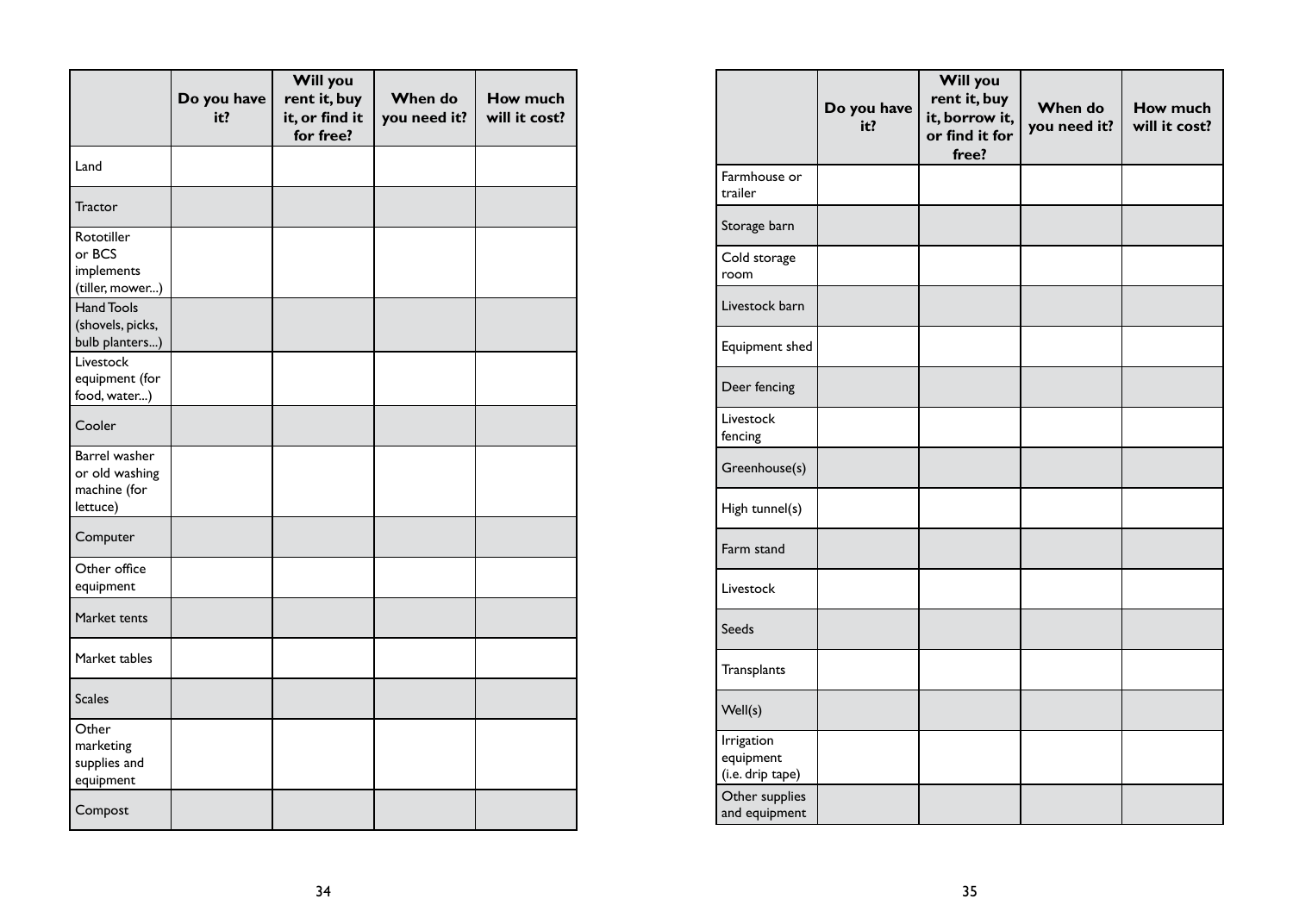### **Your Small Farm Business Plan**

This sheet will help you put together a basic business plan. Also, your answers will help staff identify appropriate land and other resources for you. Answer the following questions as completely as possible on a separate sheet of paper. Remember that the worksheets you have already completed have a lot of the answers to the questions below. Feel free to look back at them.

#### **Step 1: Think about your mission and goals**

- Why did you decide to start a farm business?
- What will the farm help you and your family achieve?

#### **Step 2: Think about you and your family**

What does your family think about you starting a farm business?

Describe your family:

- Will any of your family members actively work on the farm? In what roles?
- What other ways will your family support your farm business?
- Do you plan to move closer to the farm?
- Do you plan to move your family with you?
- What is your current job?
- Will you keep your job full-time or part-time once you start the farm?



#### **Step 3: Think about your farm products and how you will sell them**

- What is the name of your farm business?
- What are your products? (vegetables, milk, cheese, meat, prepared foods, farm tours, etc.)
- Why did you decide to produce these products?
- What makes your products unique?
- Where do you plan to sell your products:
- Farmers' markets: List the markets you are interested in
- Small privately-owned restaurants or stores: list names and any details you have
- Farm stand: describe any details about the stand that are important to you
- Wholesale: List the markets and buyers that you are interested in selling to
- I plan to sell my products in another way: describe how you plan to sell your products
- Who are your customers?
- Do you have transportation to bring your products to market? Describe your vehicle.
- How many days a week do you plan to travel to bring your products to market?
- Describe your ideal weekly schedule.

#### **Step 4: Think about land for your farm**

- Where would you like your farm to be located? List counties, town names, or general areas of your state.
- How many acres do you need for your farm?
- What is the ideal soil type for your farm?
- Are there any special land features that are important to you?
- Are you interested in a short-term lease (1-2 years), long-term lease (3-99 years), purchase or lease-to-own agreement? Describe your ideal land arrangement.

#### **Step 5: Think about the cost of starting your business**

List everything you will need to start your business, even if you already own it. Include all tractors, equipment, tools, irrigation supplies, and materials for buildings, storage sheds, or greenhouses, etc. Also include any legal, regulatory, and permit costs. Leave out things you will get in the future. Add up the cost of all of your start-up equipment and supplies. How will you cover the cost of these items? List the money that you expect to use from:

- Personal savings/other cash resources
- Family loans
- Bank loans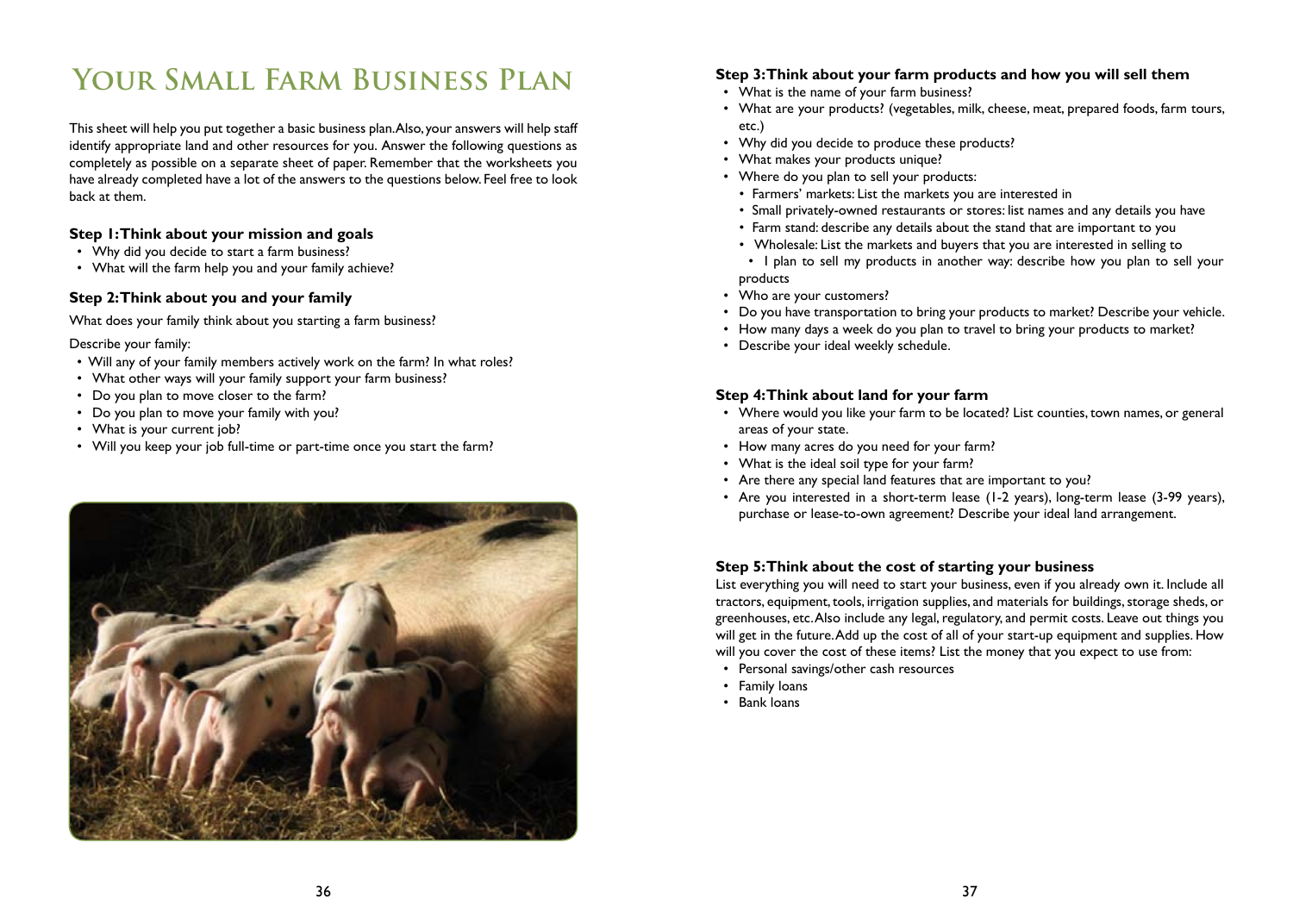#### **Step 6: Think about the monthly costs of your business**

You have just figured out the cost of starting your business and how you will pay for it. However, there are other costs that you will have to keep your business going on a regular basis. For seasonal businesses like farming, it is easiest to keep track of your costs month by month. For example, in June you may only need to hire one person to help you for a few hours a week, but in September you might need 2 people helping you to harvest full-time. To figure out your monthly costs, answer the questions on the next page by filling in the chart for each month. When you are finished, add all of your costs together to find your total monthly costs. This total is the minimum amount of income your farm needs to make.



|                                                                                                                                                      | I. How many people will help you on the farm with planning, weeding, harvesting, etc?<br>Will you pay your workers by the hour or by the day?                                                                                                                                |     |     |     |                            |     |     |      |     |     |            |
|------------------------------------------------------------------------------------------------------------------------------------------------------|------------------------------------------------------------------------------------------------------------------------------------------------------------------------------------------------------------------------------------------------------------------------------|-----|-----|-----|----------------------------|-----|-----|------|-----|-----|------------|
| Jan                                                                                                                                                  | Feb                                                                                                                                                                                                                                                                          | Mar | Apr | May | <b>Jun</b>                 | Jul | Aug | Sept | Oct | Nov | <b>Dec</b> |
|                                                                                                                                                      |                                                                                                                                                                                                                                                                              |     |     |     |                            |     |     |      |     |     |            |
|                                                                                                                                                      | 2. How much will you pay all of your workers together each month? (Do NOT include<br>yourself and your family in this number)                                                                                                                                                |     |     |     |                            |     |     |      |     |     |            |
| Jan                                                                                                                                                  | Feb                                                                                                                                                                                                                                                                          | Mar | Apr | May | Jun                        | Jul | Aug | Sept | Oct | Nov | <b>Dec</b> |
|                                                                                                                                                      | 3. How much will you pay for gas each month? Remember to figure out how many times<br>a week you will travel during each month. In June you may only need to bring your products to<br>market 4 times, but you may need to bring your products to market 12 times in August. |     |     |     |                            |     |     |      |     |     |            |
| Jan                                                                                                                                                  | Feb                                                                                                                                                                                                                                                                          | Mar | Apr | May | <b>Jun</b>                 | Jul | Aug | Sept | Oct | Nov | <b>Dec</b> |
|                                                                                                                                                      |                                                                                                                                                                                                                                                                              |     |     |     |                            |     |     |      |     |     |            |
|                                                                                                                                                      | 4. How much will you spend on maintaining your vehicle each month?                                                                                                                                                                                                           |     |     |     |                            |     |     |      |     |     |            |
| Jan                                                                                                                                                  | Feb                                                                                                                                                                                                                                                                          | Mar | Apr | May | Jun                        | Jul | Aug | Sept | Oct | Nov | Dec        |
|                                                                                                                                                      |                                                                                                                                                                                                                                                                              |     |     |     |                            |     |     |      |     |     |            |
|                                                                                                                                                      | 5. How much will you spend on market fees each month?                                                                                                                                                                                                                        |     |     |     |                            |     |     |      |     |     |            |
| Jan                                                                                                                                                  | Feb                                                                                                                                                                                                                                                                          | Mar | Apr | May | Jun                        | Jul | Aug | Sept | Oct | Nov | Dec        |
|                                                                                                                                                      | 6. How much will you spend on farm supplies each month? (Seeds, fertilizers, etc.)                                                                                                                                                                                           |     |     |     |                            |     |     |      |     |     |            |
| Jan                                                                                                                                                  | Feb                                                                                                                                                                                                                                                                          | Mar | Apr | May | <b>Jun</b>                 | Jul | Aug | Sept | Oct | Nov | <b>Dec</b> |
|                                                                                                                                                      |                                                                                                                                                                                                                                                                              |     |     |     |                            |     |     |      |     |     |            |
|                                                                                                                                                      | 7. What other farm costs will you have each month?                                                                                                                                                                                                                           |     |     |     |                            |     |     |      |     |     |            |
| Jan                                                                                                                                                  | Feb                                                                                                                                                                                                                                                                          | Mar | Apr | May | Jun                        | Jul | Aug | Sept | Oct | Nov | Dec        |
|                                                                                                                                                      |                                                                                                                                                                                                                                                                              |     |     |     |                            |     |     |      |     |     |            |
| 8. How much money do you need from the farm to support yourself and your family<br>each month? (Do NOT include money that will come from other jobs) |                                                                                                                                                                                                                                                                              |     |     |     |                            |     |     |      |     |     |            |
| Jan                                                                                                                                                  | Feb                                                                                                                                                                                                                                                                          | Mar | Apr | May | <b>Jun</b>                 | Jul | Aug | Sept | Oct | Nov | Dec        |
|                                                                                                                                                      |                                                                                                                                                                                                                                                                              |     |     |     |                            |     |     |      |     |     |            |
|                                                                                                                                                      |                                                                                                                                                                                                                                                                              |     |     |     | <b>TOTAL MONTHLY COSTS</b> |     |     |      |     |     |            |
| Jan                                                                                                                                                  | Feb                                                                                                                                                                                                                                                                          | Mar | Apr | May | Jun                        | Jul | Aug | Sept | Oct | Nov | <b>Dec</b> |
|                                                                                                                                                      |                                                                                                                                                                                                                                                                              |     |     |     |                            |     |     |      |     |     |            |